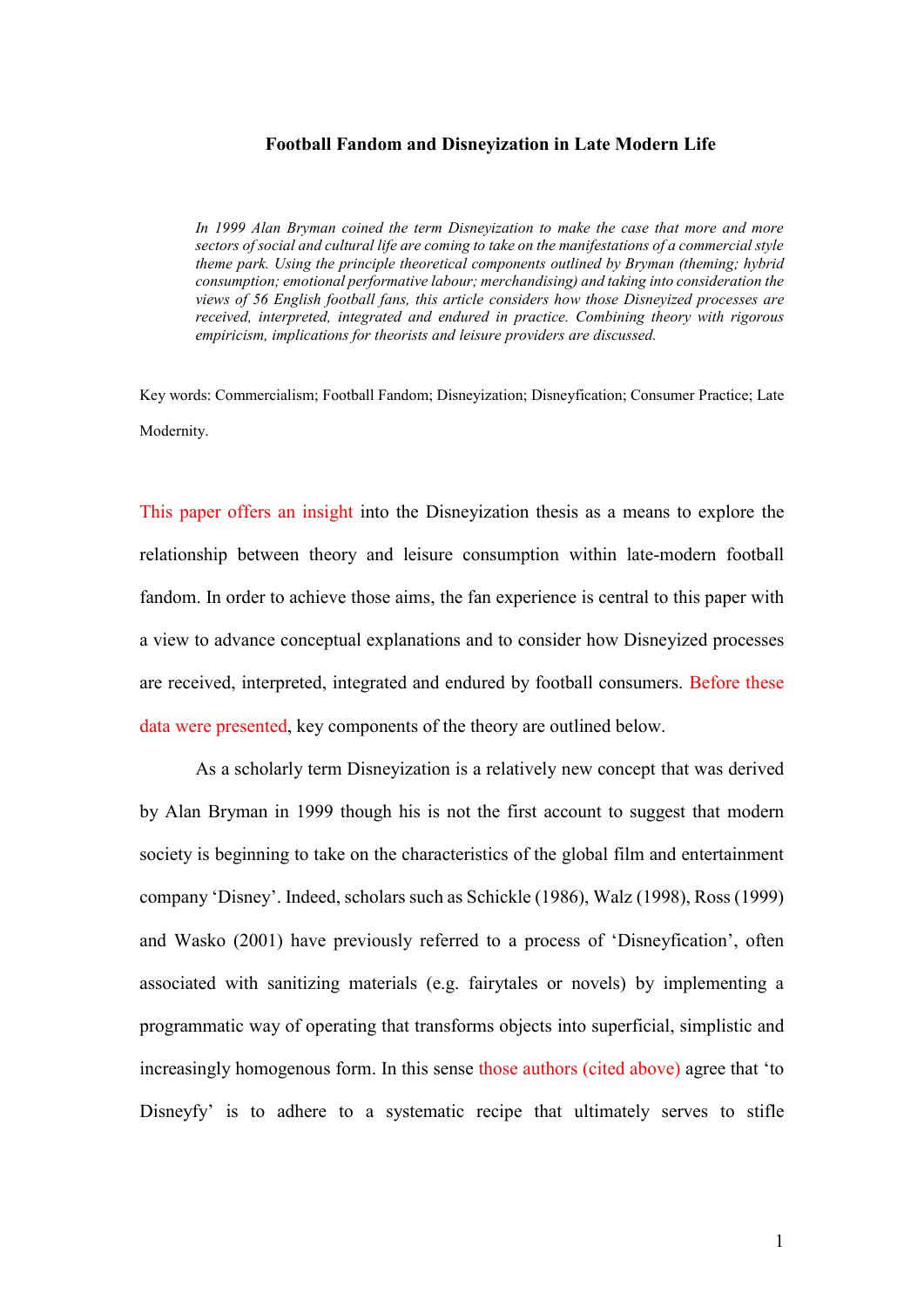individuality, magic, mystery and spontaneity in order to maintain a standardized, but commercially successful format.

Accordingly, then, the term Disneyfication has become tainted with a largely negative view of the Disney company and its influence rather than advancing a discussion relating to the wider impact of the emblematic aspects of its operations. Consequently Bryman (2004) opts to use the term 'Disneyization' in an attempt to move beyond those negative connotations and moreover he draws attention to the underlying principles that Disney theme parks exemplify in order to illustrate concomitant effects on the economy, culture and social life more generally. Thus, created on this basis he uses the Disney theme park as a template to illustrate a series of increasingly common procedures that are taken to 'ensure the satisfaction of consumers and to offer new strategies for selling in post-Fordist times' (Horne 2006, p.38). More specifically the Disneyization thesis, Bryman explains, gives space to the influencing power of marketing procedures and an increasing inclination to consume which generally takes into consideration four main components that encourage variety, choice and differentiation. Those components include: (1) Theming; (2) Hybrid Consumption; (3) Emotional Performative Labour; and (4) Merchandising.

 Theming makes up the initial component. It draws on the assumption that consumer enjoyment or dislike for a service is only partially conditioned by the objective quality of the service itself. The servicescape (e.g. the contrived environment and ambience or the manner in which a service is delivered) is also thought to be a crucial factor of the consuming experience (Pine and Gilmore 1999). Furthermore, whilst typical elements of theming are external to the product or service (e.g. restaurants that draw on well-known and accessible cultural themes such as music, sport, Hollywood movies, geography, history etc.) some company brands and logos 'become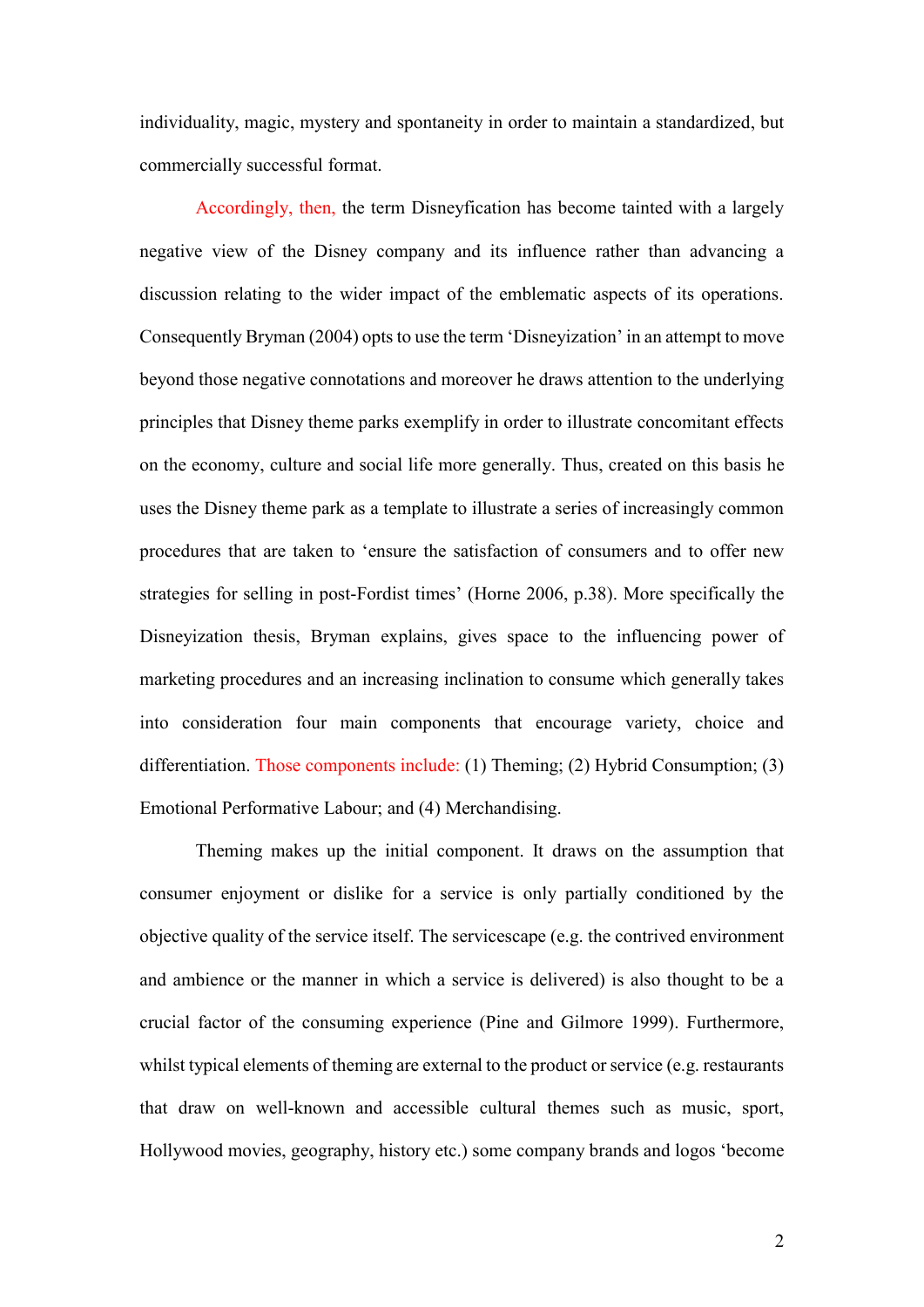so distinctive that they grow to be themes in-themselves' (Bryman 2004, p.18). Beardsworth and Bryman (1999) refer to such theming as 'reflexive' given that the theme, the brand and its expression are indistinguishable. In any instance, theming is part of a strategy of differentiation that is deployed in order to allow agents to lose themselves in a contrived experience that will encourage consumption.

 The second feature, 'hybrid consumption' refers to the merging of forms of consumption associated with different institutional spheres. Those forms become interlocked in a deliberate attempt to create a destination that will hold consumer attention and encourage agents to spend more time and money than they otherwise might. For instance, Walt Disney embraced this process when he realised at an early stage that Disneyland had great potential as a vehicle for selling food and various other goods (Bryman 2004). In some instances shops and restaurants were designed to merge seamlessly with the star attraction.

The design of the Star Tours ride in three Disney theme parks for example, 'ensures that visitors walk through a shop containing Star Wars merchandise in order to reach the exit' (Bryman 2004, p.59). It is worth mentioning here that the principles behind such practice are not unique to Disney. In fact Bryman points out that department stores, the high street and amusement arcades have always shown elements of hybridization. However, the point he makes is that in late modern life hybrid consumption has become more formulae and systematically used across the entire leisure sector.

 As a third component 'merchandising' alludes to the promotion of goods bearing copyright images and logos. It is a form of franchising that leverages additional uses out of existing well known images and whilst it too pre-dates the Disney theme park, Walt Disney was quick to realise the immense profitability of merchandising and

3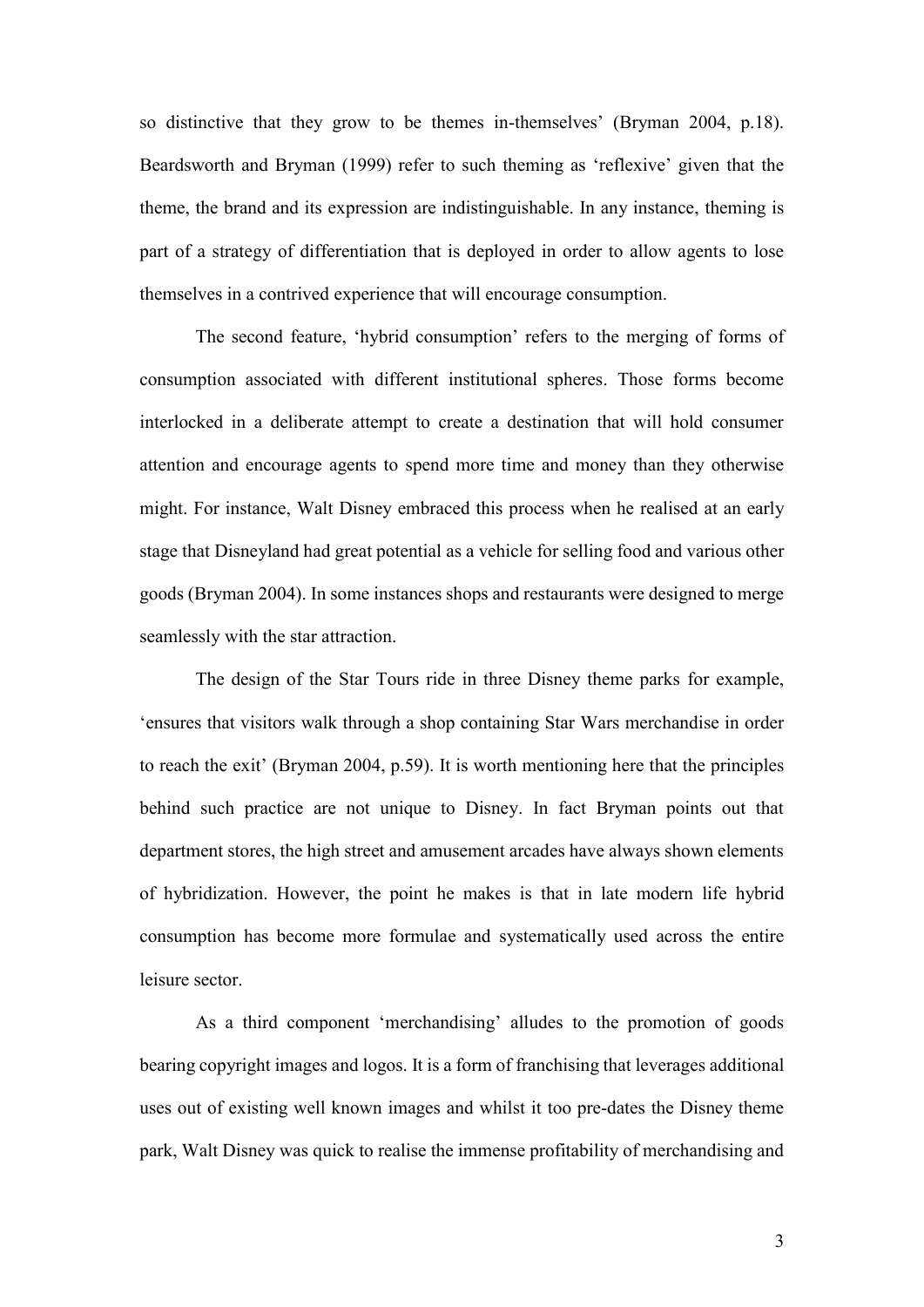the significance of the role that it could play in the company. According to Klein (1993) in the years immediately following the arrival of Mickey Mouse (arguably Disney's first major global success story), over half of the studio's profits were attributable to merchandise and in the later years, scholars such as Forgacs (1992) suggest that the cuteness of cartoon characters was designed with merchandising in mind. Accordingly then, the key principle of merchandising is to extract further revenue from an image that has already attracted people.

 Finally 'emotional labour' is used by Bryman to refer to a specific delivery of service that, if implemented effectively, can offer a source of differentiation. It is a means of distinguishing services that are otherwise identical in order to make the consumer experience memorable and the customer, more likely to return. In Disney theme parks for instance, employees are akin to performers that invest their time and energy to ensure that customers have a positive emotional experience. This logic is supported by research indicating that customers judge the success of any commercial exchange not only on the quality of product, but quality of service too (Henkoff 1994; Solomon 1998). On this basis Bryman suggests that fostering emotional labour to satisfy the needs of sovereign customers has become a crucial component of the framework of most businesses in the leisure sector.

To reiterate, then, according to Bryman, Disneyization does not only serve as a model for theme parks but for other leisure spaces such as shopping malls and the sport spectacle too. As yet however this theoretical approach is under researched within the sociology of football. Given that football is often conceived as an increasing sphere of consumer activity (Gray, Sandvoss and Harrington 2007; Giulianotti 2002; Horne 2006; Sandvoss 2003), a systematic investigation into the process of this consumer centred theory offers a timely addition to existing literature. For leisure studies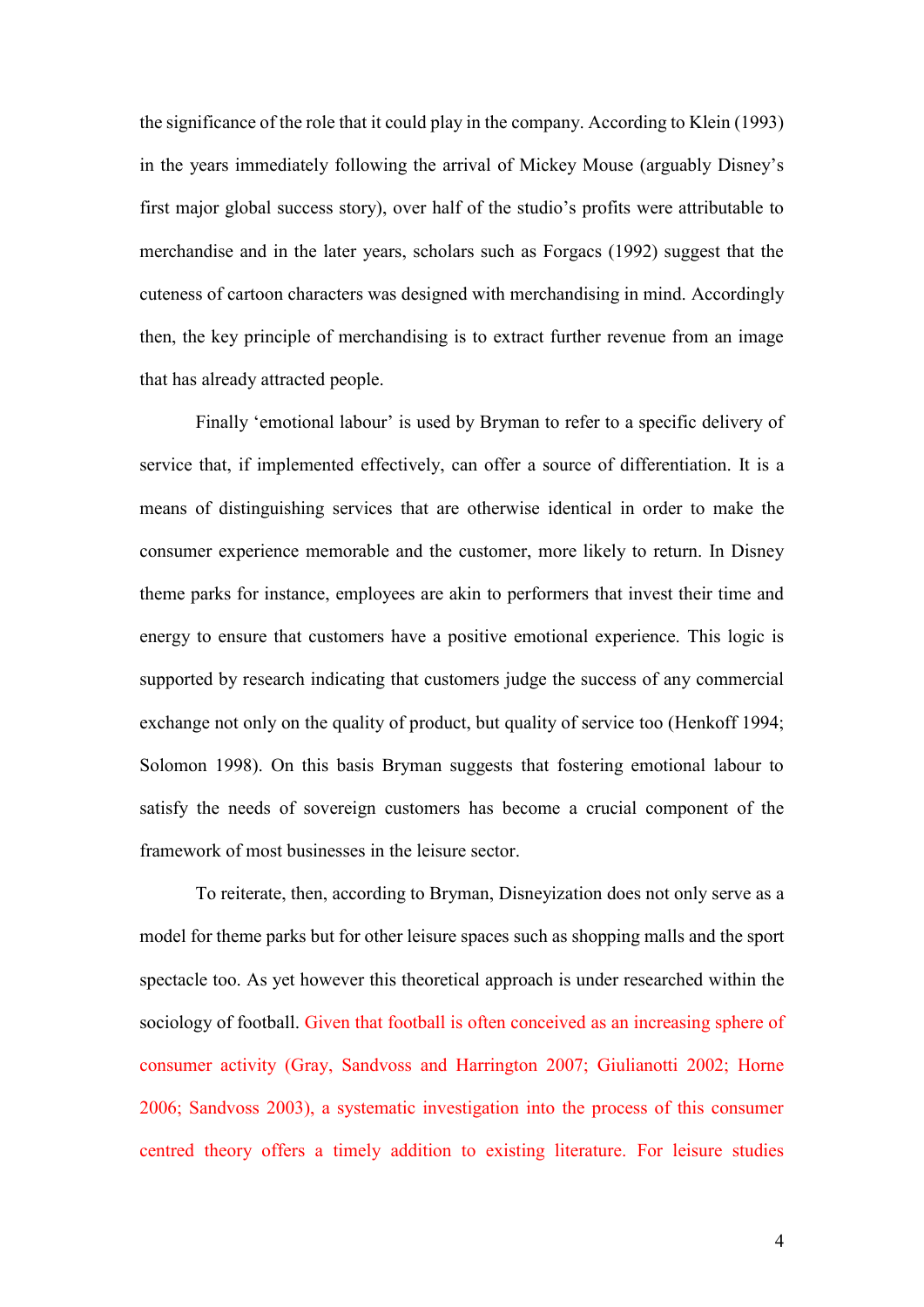researchers, and indeed for leisure providers, the following tenders' valuable evidence to explore how processes of Disneyization are received, interpreted and integrated into the life of the late modern football consumer.

### **Methods**

In response to recent calls for empirical, rather than conceptually based work into the effects of Disneyization on football fandom, a sample of 56 football fans were interviewed during the course of this study. Interviews were semi-structured, allowing respondents to discuss open-ended questions and to explore in more depth their own understandings of football fandom practice (Hoffman 2007; Silverman 2000). Furthermore, in accordance with Witzel (2000) an interview guide encompassing areas of interest was used to offer a sense of continuity within and between interviews, without adhering rigidly to a strict line of questioning. Rather than serving as an oral survey, these initial probes were augmented throughout the interviews with follow up questions based on specific interviewee responses.

Three broad issues were raised as part of the guide, in order to ascertain how processes of Disneyization were received by participants. The first was related to fandom genesis, under the assumption that this would provide a central reference point from which understandings of fandom practice have developed. As a second feature interviews were directly related to the consumption, appropriation and use of leisure resources. It is important to note that whilst scholars such as Sandvoss (2003) have previously identified consumption as a stable aspect of football fandom, and whilst Duke (2002) suggests that Disneyized processes often meet with resistance within the realm of football fandom - little is known about how fans consume and interpret Disneyized marketing strategies. Third, given that the work aims to explore the lived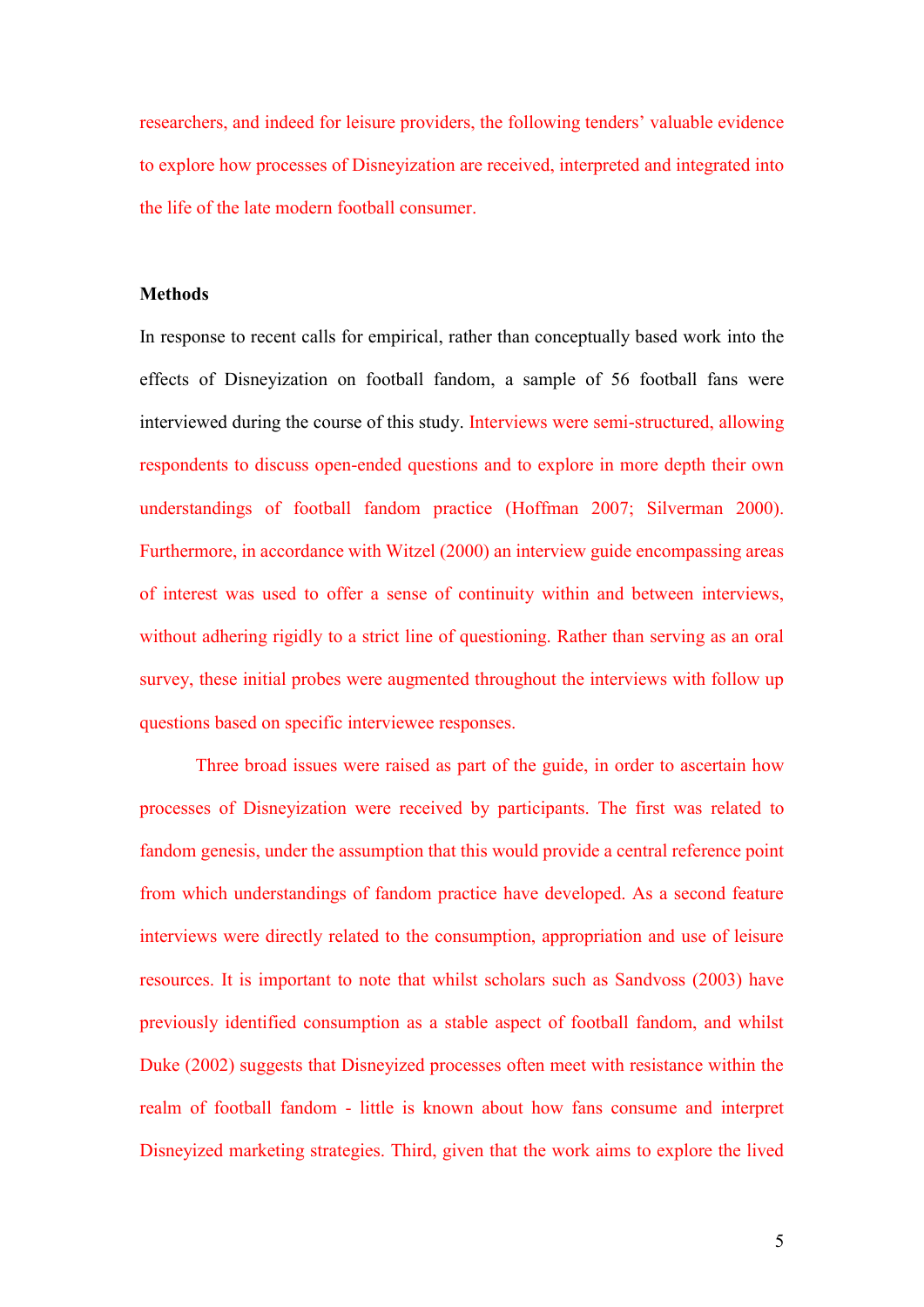experience of football fandom, the routine nature of fandom practice was discussed with all participants as part of the interview schedule.

The duration of interviews ranged from 60-90 minutes and all were audio recorded for transcription verbatim.

# **Recruitment Strategy**

Participants within this study were geographically located within the North-East region of the UK. The North-East was chosen for two reasons: (1) the region is often referred to as 'the hotbed of football', a tag that was first used in the 1961 Arthur Appleton book of the same name. As the title implies, football culture is thought to be particularly strong in the North-East, thus providing a suitable background to study the potential effects of Disneyization on the earnest football fan. This region has four professional teams at different levels of the football pyramid. (2) The North-East was also chosen for logistical access to participants, given that the researcher is geographically situated in this area.

To obtain the sample, a university press release was launched in 2008 with a number of local media outlets responding. Media exposure afforded the researcher an opportunity to publicise the research and canvas for volunteers<sup>1</sup>. With each exposure, contact details of the researcher were publicised and interested parties were encouraged to make contact. On acknowledgement of interest, volunteers were selected as participants for subsequent interview according to the following criteria: (1) Given that scholars Malcolm, Jones and Waddington (2000) point to the fact that season ticket holders are most frequently and disproportionately used within academic literature to represent all fans, the inclusion of fandom narratives from a wider range of experiential profiles were selected. This is particularly important in the current context in order to illustrate the influence of Disneyized properties within and beyond the football stadium.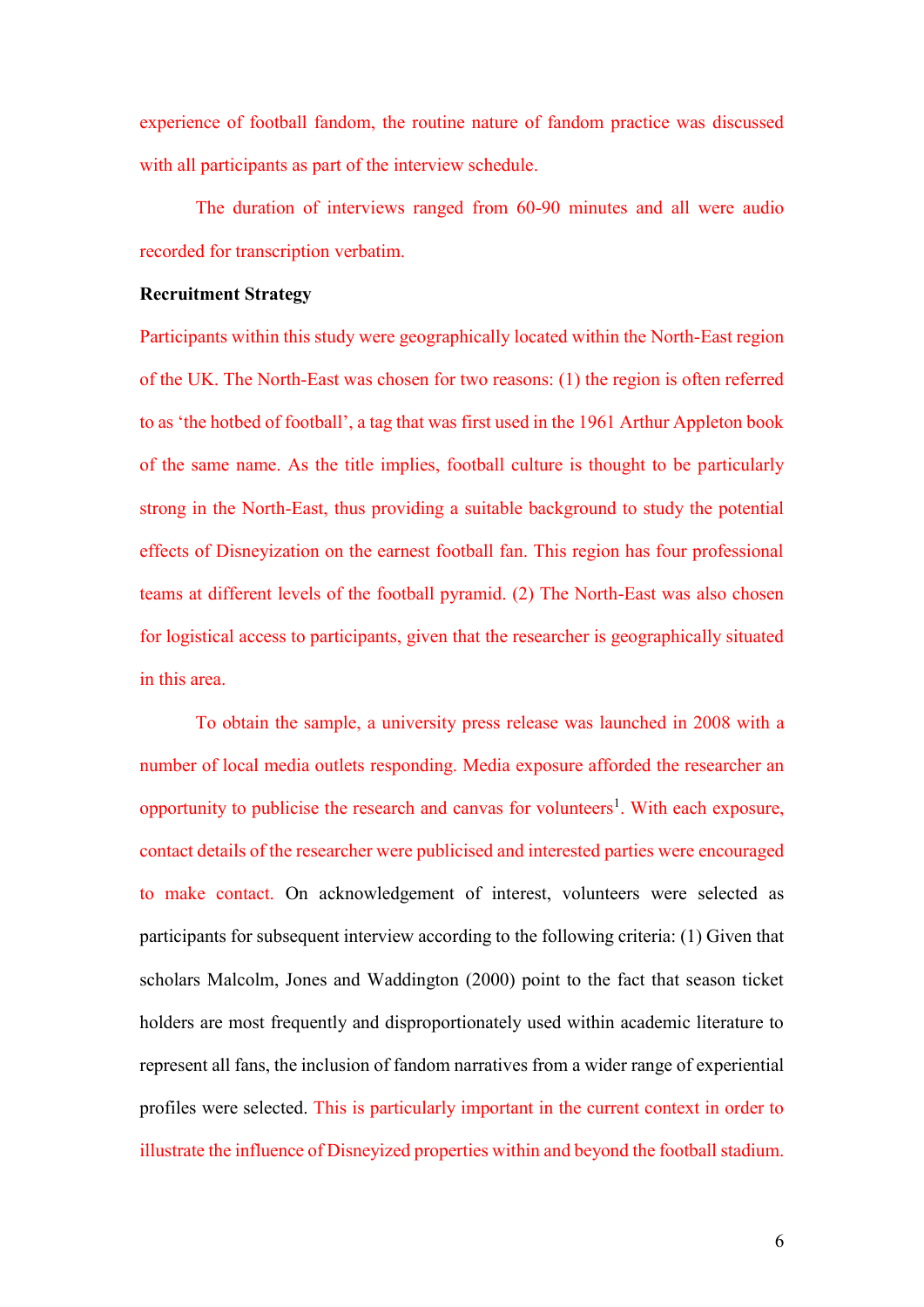(2) It was deemed important not to privilege fans of top tier teams (e.g. Manchester United, Chelsea, and Arsenal) over and above the majority of fans that support teams outside of this elite group. This has been a common characteristic within recent academic research where authors such as King (1998) and additionally, Sandvoss  $(2003)$  have studied fans of a handful of 'super clubs'<sup>2</sup> and consequently they have ignored the more common examples that I argue most typify everyday fandom. (3) Finally, on the recommendations of Jones (2008) I agree that it is important to be inclusive of female fans and also to take into account a range of age groups.

# **Participants**

56 football fans (32 male and 24 female [aged 18 -56]) were interviewed during the course of this investigation. Of those participants, 27 were current season ticket holders. The remaining 29 were not current holders of season tickets at the time of interview, although they did watch or listen to live football multiple times per-week via the media. Therefore, for the purposes of transparency within the transcript extracts and not for the purpose of systematic comparison, they are identified as: (1) Season Ticket Holders (STH); (2) Media Fans (MF) to reflect their primary mode of live football consumption at the time of the interview. It is worth noting that this was not an attempt to categorise fans into a simplistic dichotomy representative of fandom type. Rather, sharing the belief that fandom can be a fluid process across one's life cycle (Crawford 2004), such labels are used in this instance to illustrate the influence of Disneyized processes irrespective of primary mode of live football consumption.

In terms of supported teams, 47 participants were fans of one of the following 2008 English Premier League Clubs: Newcastle  $(N=17)$ ; Middlesbrough  $(N=16)$ ; Sunderland  $(N=11)$ ; Liverpool  $(N=2)$  and West Ham  $(N=1)$ . With the exception of Liverpool, those clubs represented here were not noted as top tier Premier League Clubs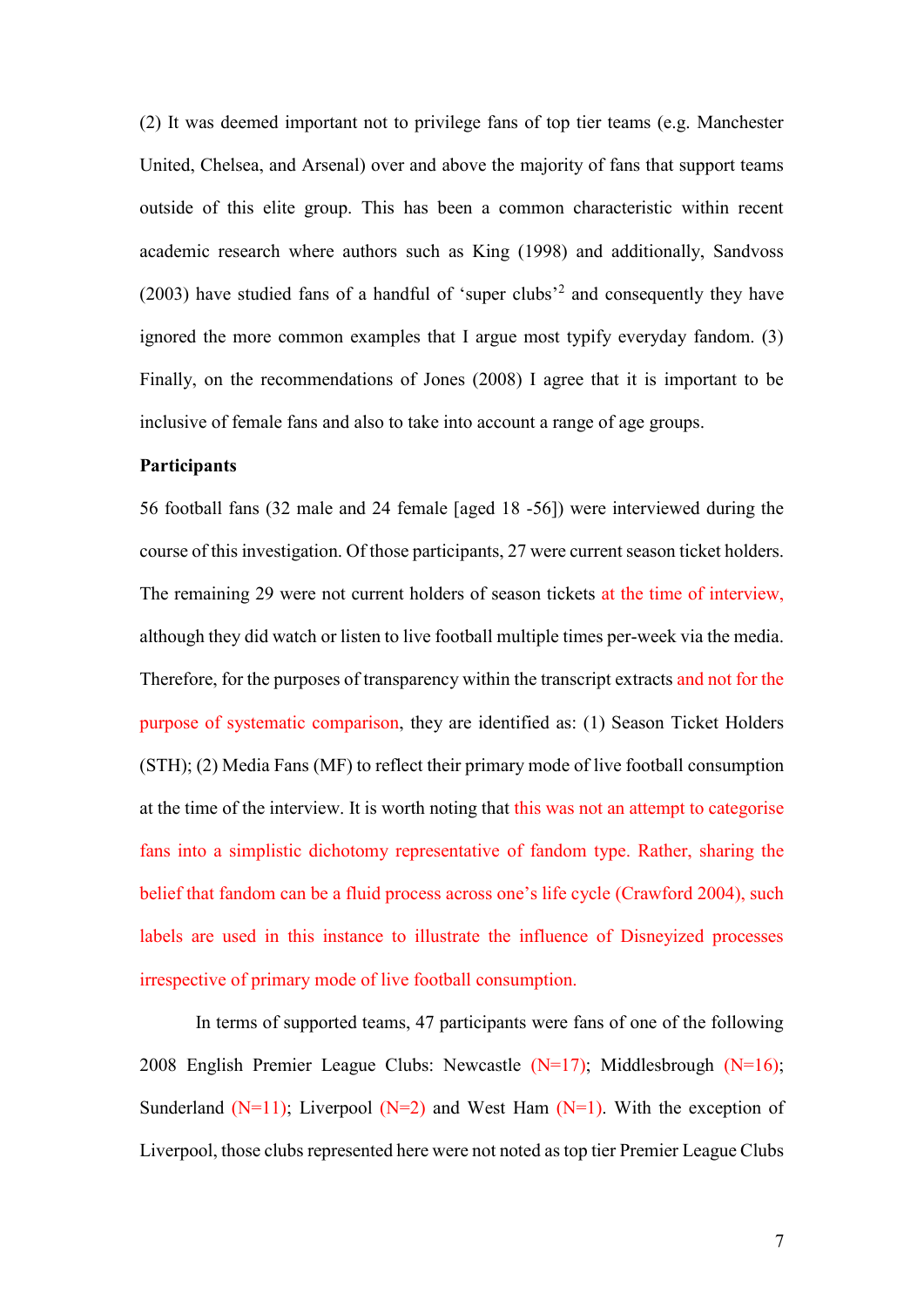(at the time of research). In fact, in the season 2008-09 (e.g. the same season as data collection) both Newcastle and Middlesbrough were relegated from The Premier League into The Championship. Of the remaining participants, nine were supporters of one of the following teams: Hartlepool  $(N=5)$  and Darlington  $(N=4)$ . Key characteristics of this sample are shown below.

# **[Insert table 1 here]**

### **Data Analysis**

Verbatim transcripts of the interviews served as raw data to be analysed using a framework of thematic analysis as described by Miles and Huberman (1994) with one difference. Whilst the themes for discussion were determined a-priori (i.e. components of the Disneyization thesis) the extent to which Disneyization components were received, embraced or rejected by participants were unknown. Thus, thematic analysis was applied internally to those themes in order to reveal dominant trends.

Each transcript was read a number of times to gain a thorough understanding of the participant accounts. Transcripts were then re-read in full and emergent patterns were recorded on each transcript. The emergent patterns were then summarised and organised to establish any inter-relationships between them. For example, under the theme 'merchandising' it was clear that some initial patterns (e.g. originally labelled 'Fans not consumers' / 'ignorant consumers' / 'consumers in denial') shared certain characteristics with one another. Consequently, those patterns were merged to form a new category 'contradictory consumers' for further analysis. A combined list of patterns was then produced and new patterns were tested against earlier transcripts in a cyclical fashion. The aim of this analytical process was to produce a thorough and accurate description of the range of opinions, experiences and reactions expressed by participants.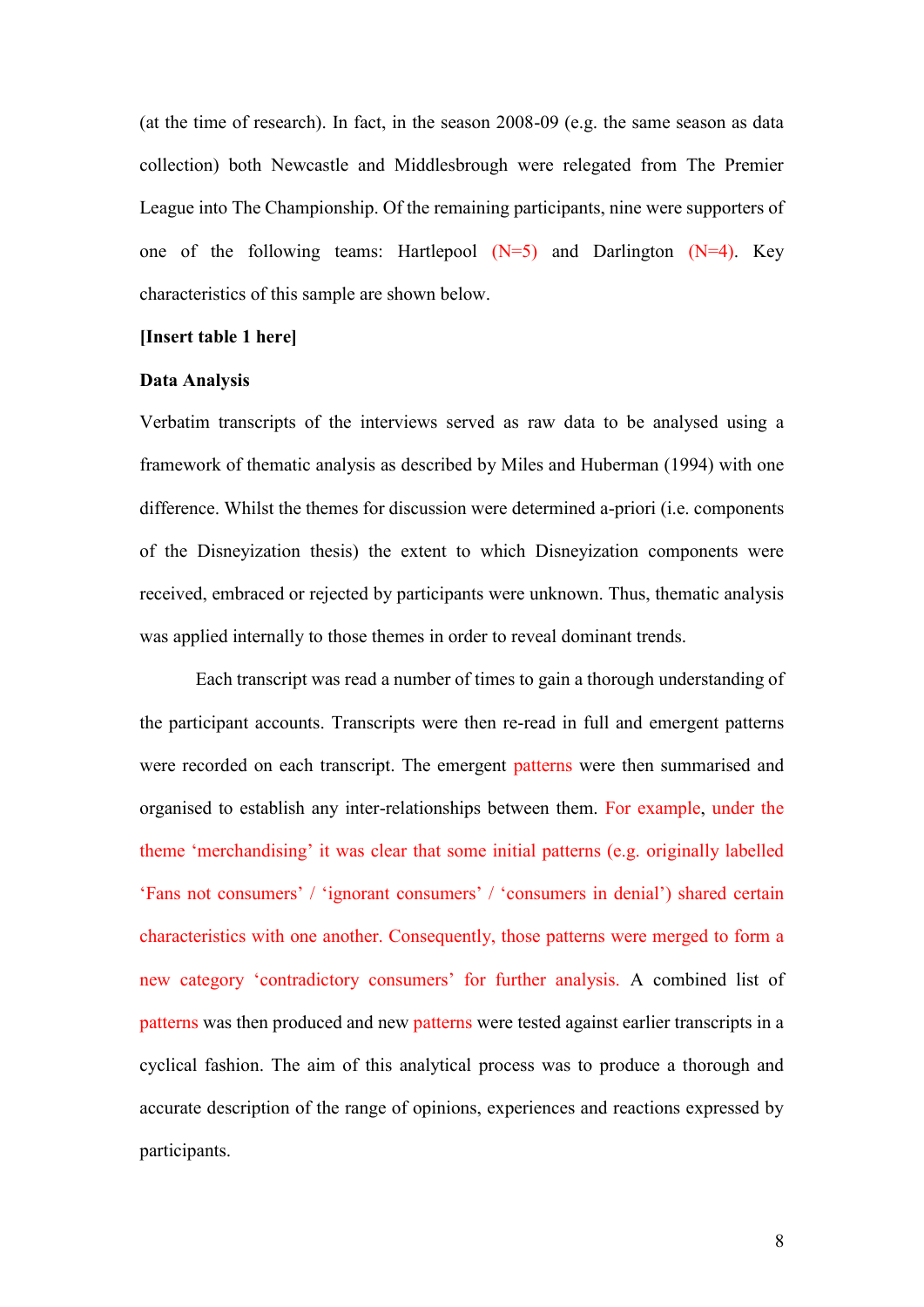Furthermore, respondent validation was used to enhance credibility of the trends identified by the researcher. All participants were asked to comment on those patterns identified and were invited to feedback on both the preliminary list of themes and interpretations made by the researcher. Five participants responded, all agreeing that the categories presented and the interpretation of verbatim transcripts offered an accurate reflection of interview content.

#### *Category 1: Theming and Football Fandom*

Theming provides a veneer of meaning and symbolism to the objects to which it is applied...In infusing objects with meaning through theming, they are deemed to be made more attractive and interesting than they would otherwise be (Bryman 2004, p.15)

As Bryman (2004, p.17) explains 'sources of themes can be many and varied' and this corresponds with the experiences of the current sample of football fans. Within this category I draw on diverse examples in order to illustrate the extent to which theming infiltrates the practice of football fandom. The examples used range from the themed promotion of food and drink by competing leisure providers, the themed match-day executive packages on sale at football grounds and the targeted marketing of football clubs and sponsors for the purpose of appealing to a global audience.

First, there is evidence to suggest that football fandom has evolved to contain a variety of 'themed experiences' that are used by commercial organisations in order to make various leisure opportunities more attractive. Drawing on the match-day theme, for instance, helps some leisure providers (such as public houses and bars) to connect to a passing trade audience. Conversely, from the perspective of the football fan, there are many lucrative offers to take advantage of:

Linda: Compared to what it used to be like, local businesses and like franchised pubs, shops and restaurants get on board with football don't they?

*KD How do you mean?*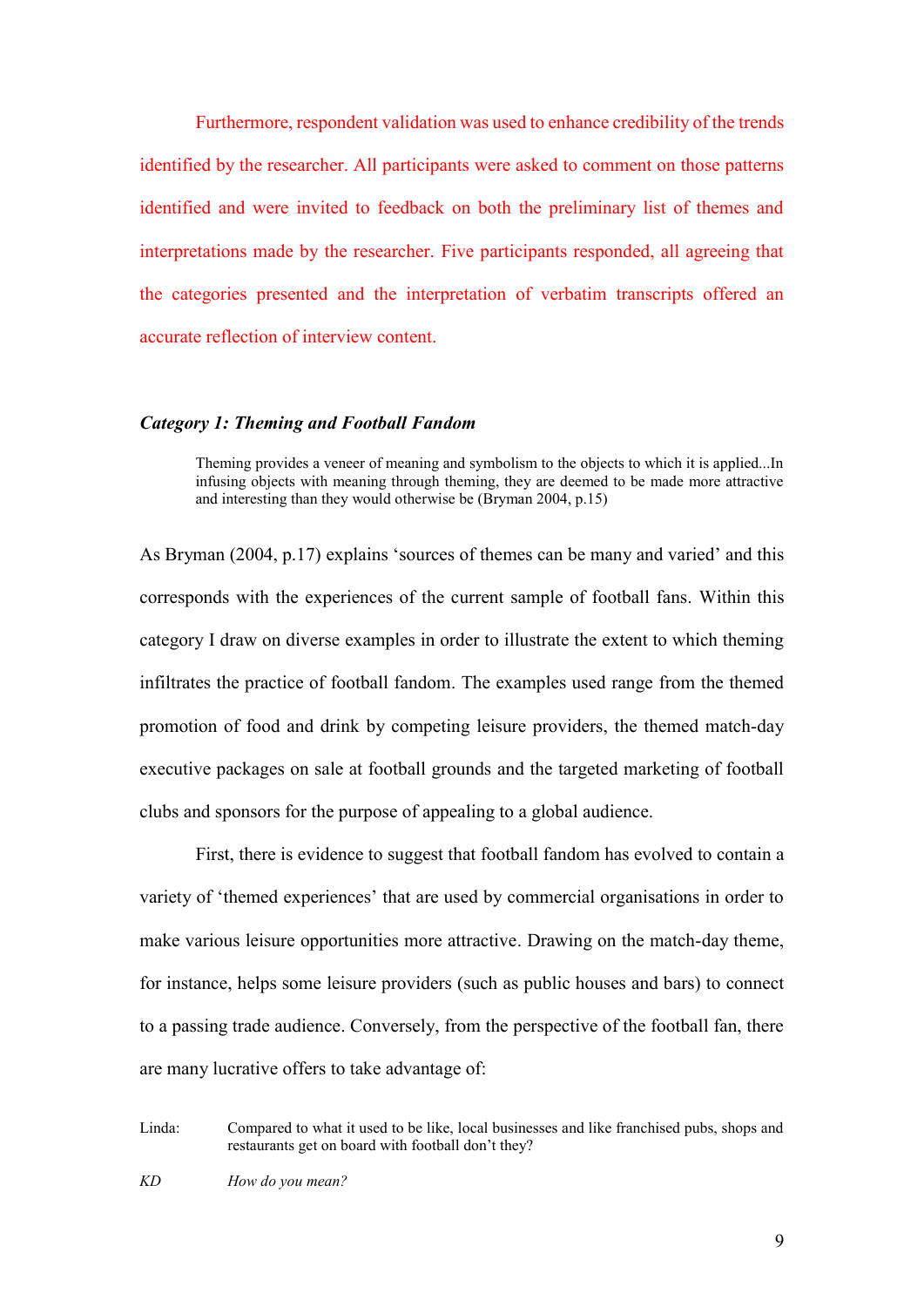Well, there's a load to do in and around the stadium and loads of competition to get the punters in. They know (referring to leisure providers) that you will be meeting up with your mates or family before-hand so they tempt you with loads of promotions for food and drink; especially for the football crowd...We go wherever the best offer is on. **[Sunderland, aged 30 (STH)]**

By exercising consumer power Linda selects the best offer from a pool of competing themed services that must remain fluid and flexible in response to market conditions and sensibilities of the football fan. As Bryman reminds us, theming works on the premise that consumers grow increasingly bored with standardized services and settings with which they are typically confronted and therefore 'themed promotions' (like those inferred above) are often used to create a range of diverse experiences with the aim - to attract a wide demographic to the business and thus, to maximise income. Consequently, leisure providers use themed events (sometimes temporary in nature) as part of a fluid marketing strategy to capitalise on passing trade. Participants were certainly aware of this marketing strategy and were prepared accordingly:

Kirsty: When we travel to away matches, pubs in all city centres always put on match-day entertainment...By snuggling up to football, it becomes a football pub for a few hours but as soon as the match is over and the Saturday night crowd come to town you can't get in the same bar if you're wearing a football shirt... We always wear neutral clothes and shoes so that we could go out afterwards as well. **[Hartlepool, aged 33 (MF)].**

Similar temporary themes were noted of restaurants in the area of any given football ground. For instance in Darlington, participant Carl<sup>3</sup> recommends 'The Tapas Food Bar' as a venue for football fans before the match. He explains 'It gets in the match crowd because it has offers for fans on beer and food...has football on the televisions and the staff know their football'. He concedes, 'If you went to the same place with your girlfriend at night, the atmosphere is totally different, you know romantic. You wouldn't think it was the same place'. In Hartlepool 'Jacksons Warf' is recommended by Luke<sup>4</sup> given that it has match-day offers and welcomes all football fans to a friendly atmosphere filled with football memorabilia'. In Middlesbrough, Peter<sup>5</sup> mentions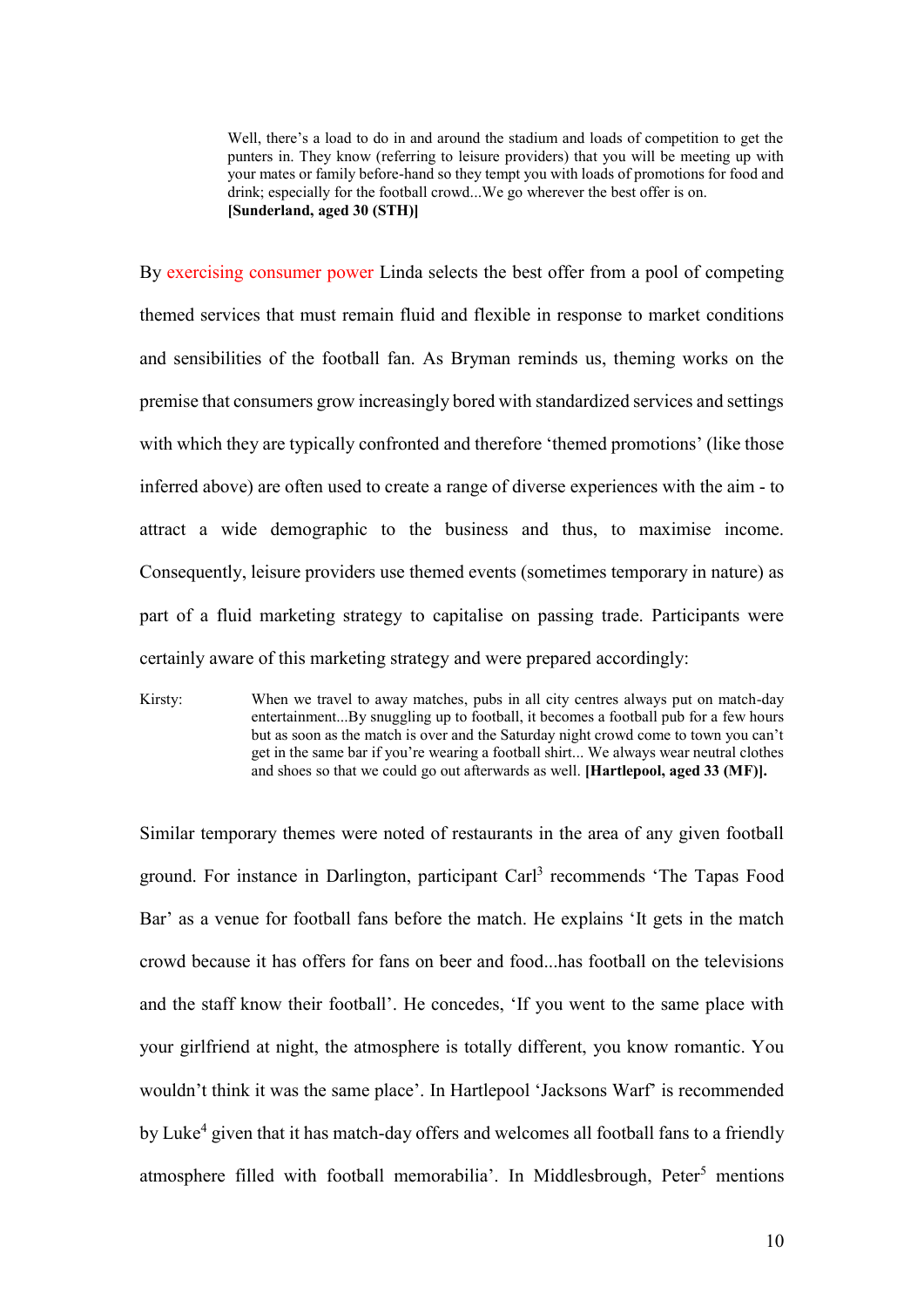'Walkabout sports bar for its atmosphere before the match' but like Carl he concedes that this establishment takes on a different persona on Saturday night 'to cater for nightclubbers'. In Newcastle, some restaurants that are not in the immediate vicinity of the ground were also noted to attract customers with 'match-day special offers':

Ben: We sometimes go to Marco Pollo's on the Quayside. If you guess the first goal scorer or whatever they will give you a refund after the match if you take back the receipt. **[Newcastle, aged 30 (STH)]** 

Fans, like those above, are aware of the presence of commercial theming and are awake to the sense that this captures the imagination of and creates excitement for the passing football trade. Subsequently, they are attracted to establishments that become regular meeting spaces due to a themed connection and intimate level of service that helps to differentiate one experience from another. Moreover, fans are conscious that such service based establishments (pubs, restaurants, bars) are not always exclusively football themed, and yet, given that the theme need only last as long as the event itself, this was unproblematic for participants. The fact that restaurants or bars change themed ambience to suit a specific passing trade, even discriminating against the football crowd in the late evening by catering specifically for the Saturday night party theme, or as a space for romantic couples - does not seem to negatively affect consumer relations with football fans.

Theming is loose and fluid in this sense, and yet it upholds a schedule of change that is predictable, stable and therefore reliable enough for fans to depend on. Thus, on the evidence presented here, service based establishments on the periphery of the football stadium can afford to remain flexible in their adoption of themed experiences. They can find comfort in the role of a commercial omnivore, feeding off and responding to the themed needs of a plethora of potential customer types (including, but not exclusively featuring, the football fan). It is quite possible therefore for service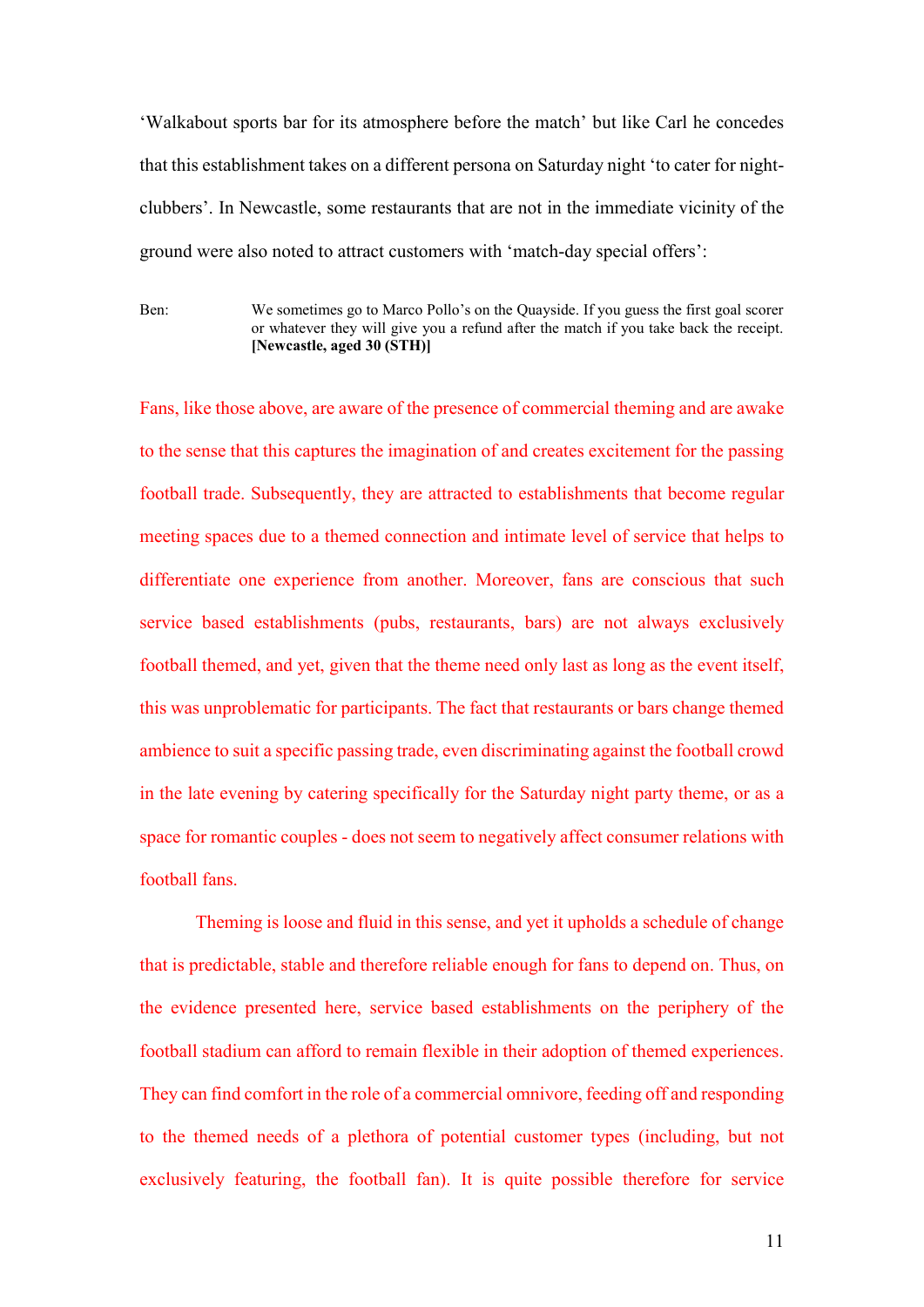providers to be known and appreciated under the guise of different themed genres without conveying feelings of disruption or disloyalty to diverse customer profiles.

 For the football club, theming takes on a different persona. Rather than competing for custom with other external leisure providers, differential match-day packages are made available for the fan. Beyond the notion of simply buying a ticket to watch a game of football, fans have the option to choose from one of the more sophisticated, expensive and socially elevating executive packages. Martin explains:

Martin: You've probably got three types of executive packages. You've got the box where they bring you your meal in and you've got your own bar and you have your own member of staff to assist you and all that bollocks. You've got the one where you can have your dinner and then go out to a posher seat, and then there's 'club 1892<sup>6</sup>' which is basically a step above the common man where you can go and stand in the nicer bar instead without the excessive queuing of the concourse, get a free programme before the game. **[Newcastle, aged 42 (STH)]**

Market segmentation of this type (above) 'increases the inclination to consume' (Bryman 2004, p.4) by creating exclusive packages that are themed specifically in order to sell the same experience (i.e. the live match) at a premium rate. The pricing structure is marked out according to the exclusivity and prestige attributed to a specific themed experience. Furthermore, it is worth noting that those unable to afford 'high end' themed tickets nevertheless perceive this business strategy as desirable for the club:

Neil: The way I see it is that they've got more money than sense but if they are willing to spend it, it benefits the club and I'm all for that **[Sunderland, aged 19 (STH)]**.

The acceptance of unattainable high price structures amongst fans (like Neil) for the benefit of the football club is not uncommon. Moreover, as the central object of fandom and unlike external leisure providers that must work hard to promote themselves to potential customers, 'the football club' denotes what Beardsworth and Bryman (1999) would describe as a 'reflexive theme'. It is reflexive in the sense that it (the football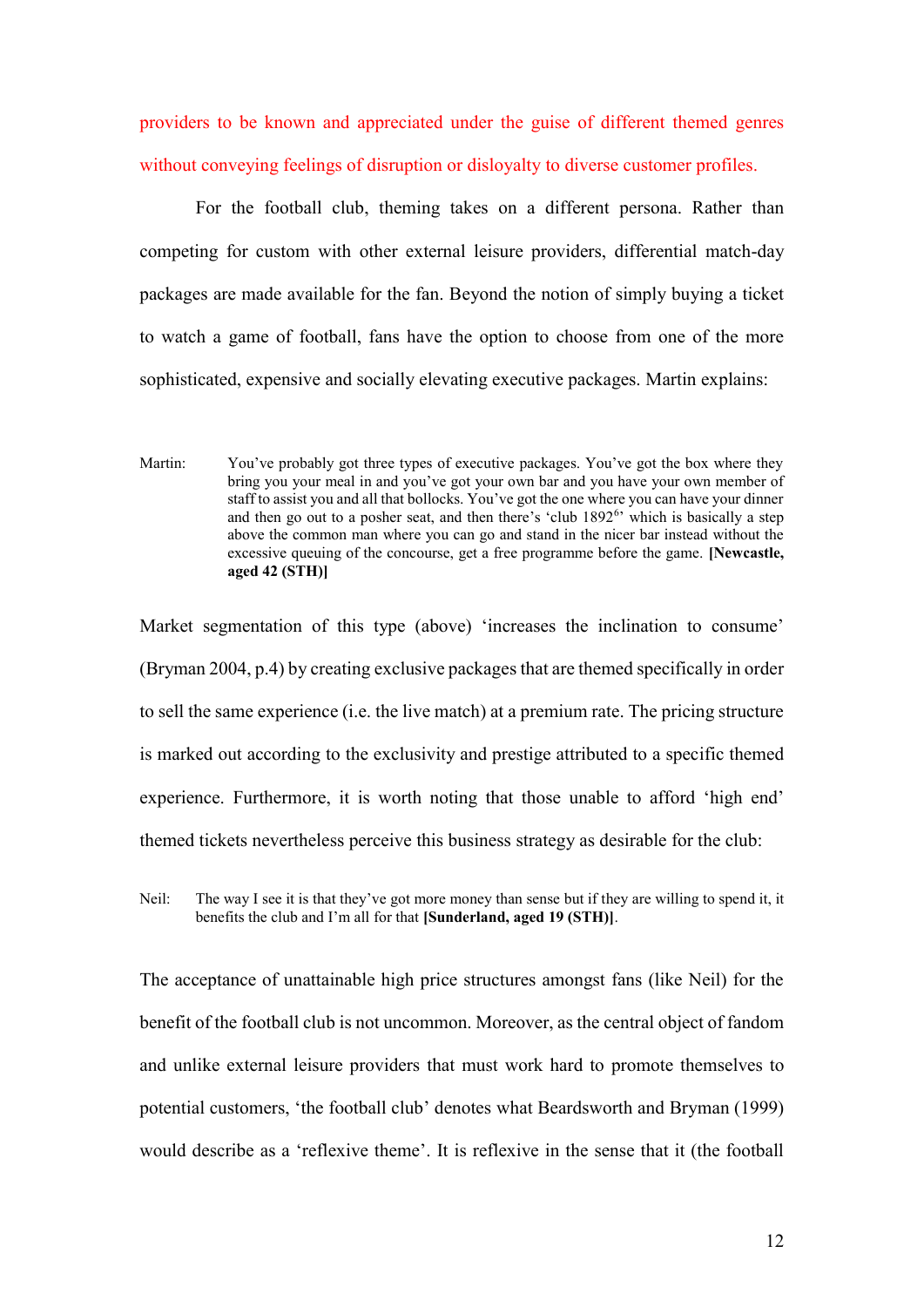club) consistently maintains popularity across time and space, based solely on the historical and cultural signs that it produces. Consequently fans are drawn into the theme and spend money accordingly:

Nats: I'm not a football fan I'm a Boro fan. I live and breathe the Boro and genuinely couldn't give a monkies about any other football team...Red though and through. I pay my money every week for the boys. Come on the lads! **[Middlesbrough, aged 24 (STH)]** 

In spite of the consistency of theming in some quarters of football (e.g. relating to the football club as a reflexive theme) it was noted by participants that sub-themes such as football competitions and leagues are often re-branded for the sake of corporate advertisements and global marketing. Re-branding, in this sense, offers a clear market strategy that attempts to reposition and pair a product (e.g. a football tournament) with a mutually beneficial and successful commercial sponsor. This strategy pursues a form of theming that has proven to develop brand awareness for both parties, given that they are often discussed interchangeably (Bryman 2004; Crawford 2004; Horne 2006). Moreover, from the perspective of the football fan, this late modern development brings with it an added suggestion of excitement that appeals to the contemporary football crowd:

Carol: When I was a kid it was division 1-4. Now they've got more sexy titles to sell, they've been rebranded to make things seem more exciting. You know – the second division is now the Coca Cola Championship and the forth is League  $2<sup>7</sup>$ . It doesn't seem as bad when you say it like that...A bit of glamour is good for us all! **[Hartlepool, aged 43 (STH)]**

Here, Carol is acutely aware of the commercial significance of global theming, but in spite of this, she, and many other participants (e.g. Jacko, Bill, Richie, Kelly<sup>8</sup>) were tolerant of and spoke complimentarily about this process as a model for bringing 'a bit of glamour' to proceedings. In a similar pose, participants also noted that football clubs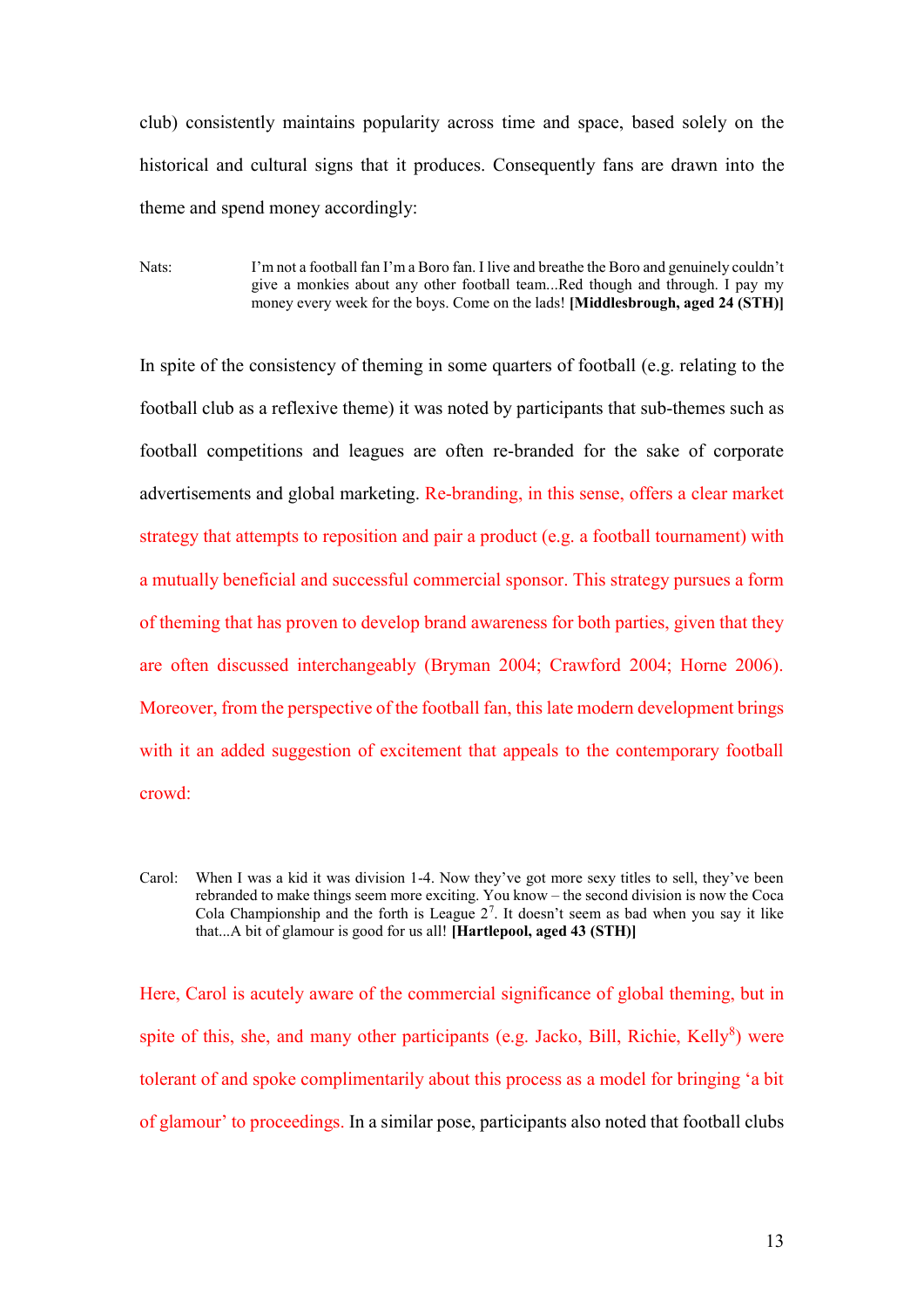were likely to re-brand football stadiums in order to create a more exciting and globally appealing themed brand:

Sunderland's move from Roker Park to 'The Stadium of Light' in 1997, and Middlesbrough's move from 'Ayresome Park' to 'The Riverside Stadium' (formally known as the Cellnet and Later BT Cellnet Riverside Stadium until 2002 due to a themed sponsorship agreement with the telecommunications company) in 1995, are noted by Paul (above) as clear attempts to cast off local depressed images that tend to be associated with the ex-industrial heart of Northern England, in order to create a image that would appeal to a global market of consumers.

Instances, like these, are becoming common place in English football with cup competitions, leagues and stadium names open to commercial sponsorship. For instance, of the 20 'Barclays' Premier League teams in the top tier of English football (season 2011-12), seven club stadiums now hold the name of their sponsor in the title<sup>9</sup>. The latest club to adopt this strategy in November 2011 is Newcastle United. The stadium name was changed for the purpose of commercial theming from its founding name 'St. James Park', to 'The Sports Direct Arena'. Hence, whilst authors such as Duke (2002) speak of a resistance from fans towards commercial theming of this type, it should be noted that resistance tends to be mild in nature as the process of commercial theming continues to gather momentum.

Thus, as Bryman has argued - theming has become standard practice for all manner of institutions and specific football themes are used accordingly. From the pubs

Paul: 'The Riverside' and 'Stadium of Light' are clever marketing gimmicks aren't they? They sound more appealing for the television and the global audience. It's not the 'grim North' anymore, its names that are much more appealing to other potential fans, say in China or somewhere like that. **[Middlesbrough, aged 53 (STH)].**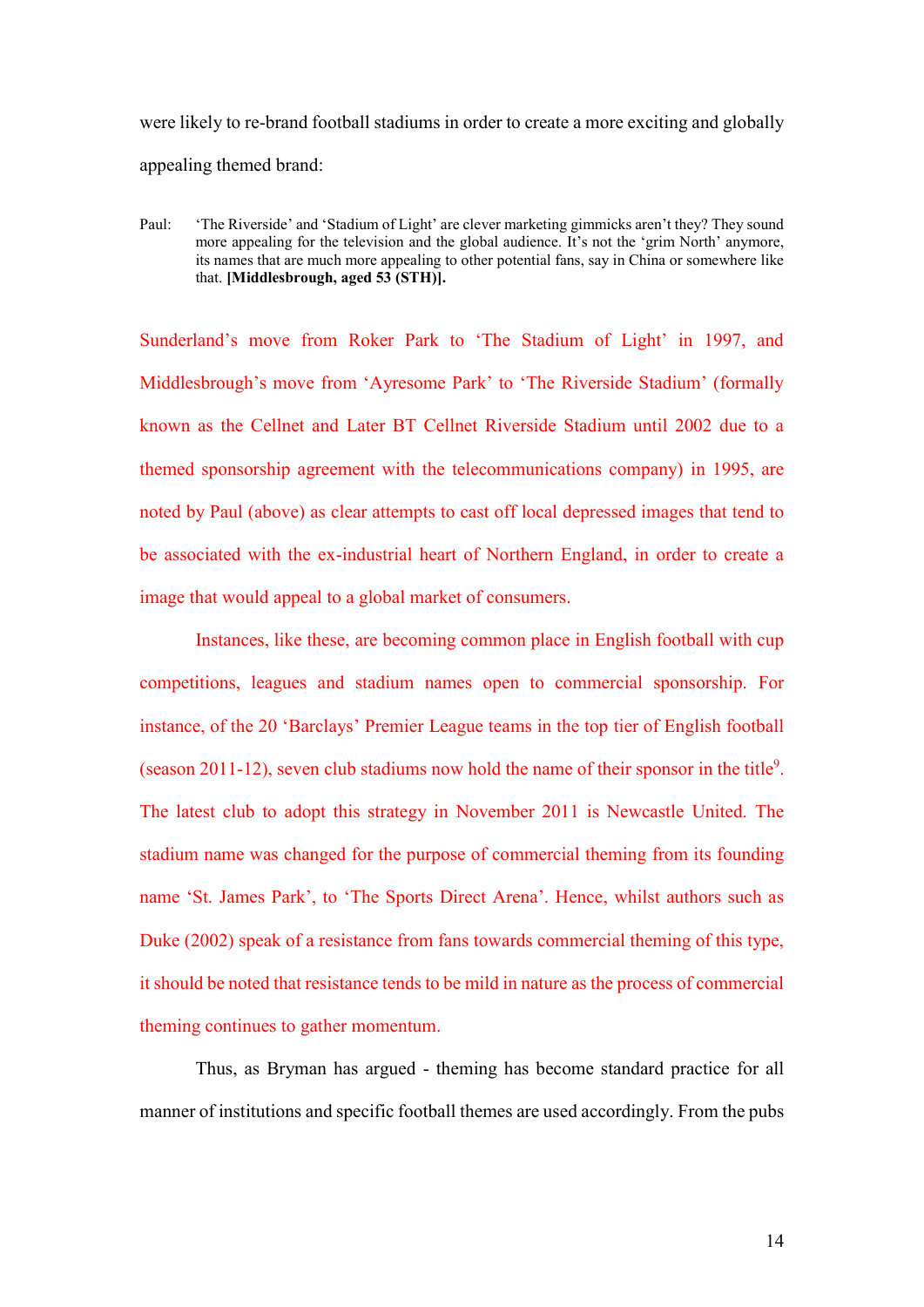and restaurants that draw on the match-day theme, to football clubs, leagues and stadiums, theming is used to attract custom and to improve global appeal.

### *Category 2: Hybrid Consumption and Football Fandom*

Hybrid consumption refers 'the general trend whereby the forms of consumption associated with different institutional spheres become interlocked with each other and thus become increasingly difficult to distinguish' (Bryman 2004, p.57).

Hybrid consumption is inextricably linked to the process of theming; in fact the existence of hybrid consumption depends on the volume and density of themed consumption opportunities that are available in any one space. Take the match-day experience as a typical example:

Rhona: There's loads to do...Common facilities, if you like, for the normal supporter are all set out in the con-course<sup>10</sup>. You've got the bookies which is Ladbrokes. A number of bars and burger stands just like McDonalds but Newcastle United Catering. You've got bank machines, large screen TV's... **[Newcastle, aged 23 (STH)]** 

Similar to the style of US baseball parks that are known to include food courts, beer gardens, video arcades and other consumption elements (Ritzer and Stillman 2001) Rhona explains that watching the match is only part of the experience. She alludes to various goods and services that are brought together in the stadium, each vying for the attention of the fan. Furthermore, Rachael (below) likens this enhanced experience to other leisure services such as going to the cinema. She explains:

Rachael: Going to the match is great. To be honest it's just like going to the cinema or something...you buy your ticket to enter and then browze around buying this and that. You know, you buy your refreshments, maybe get a programme which is like a preview of a film and as you are doing this you're part of the atmosphere surrounding the main event. **[Sunderland, aged 28 (STH)]**

Accordingly then, the stadia experience is designed in such a way that the football audience, much like the cinematic audience, value, enjoy and desire the hybrid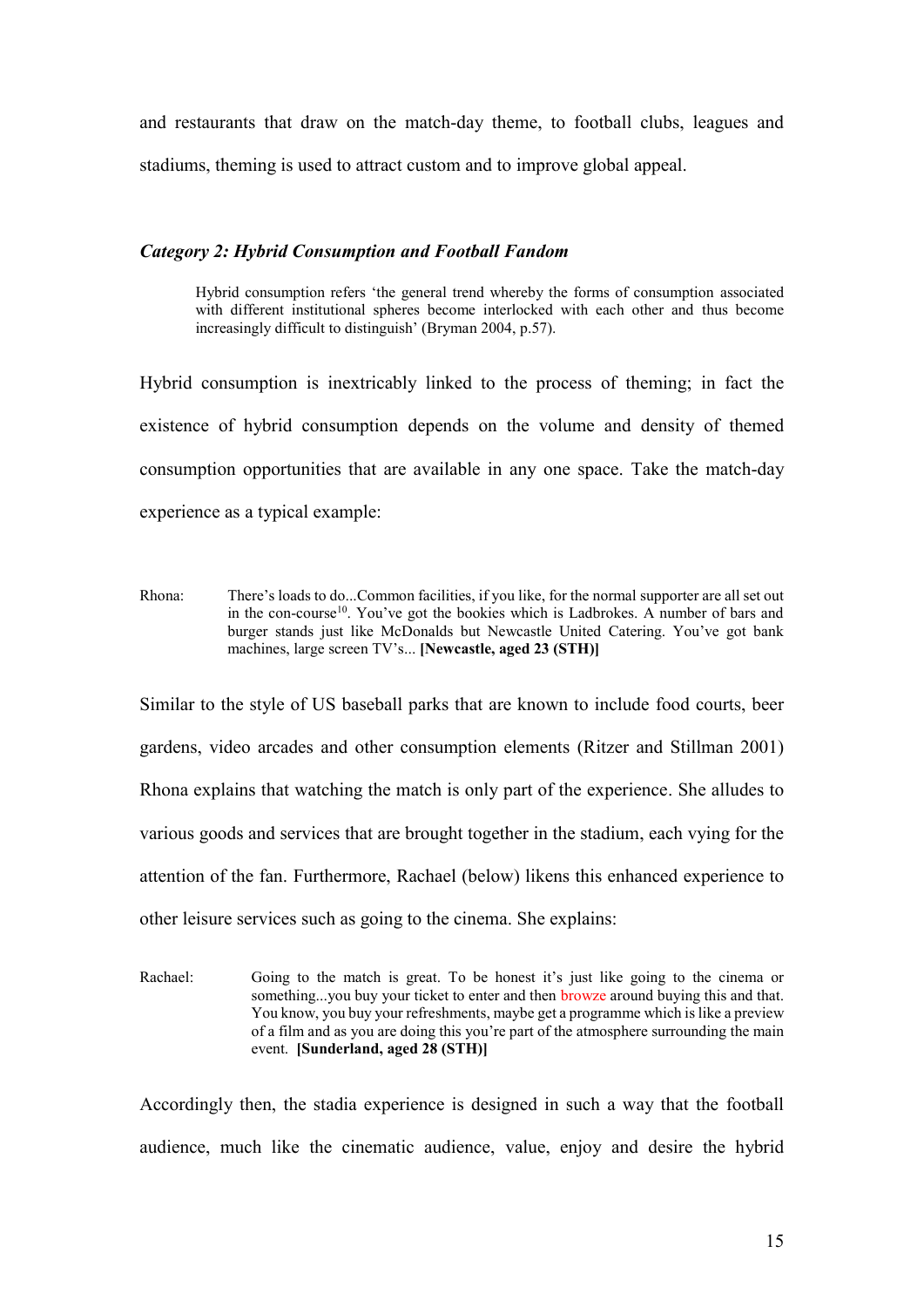opportunities for consumption that are made available prior to the main event. Moreover and further removed from the match-day experience, the stadium also presents a site for hybrid consumption on any regular day.

Andy: There's stuff to do at St. James even when it's not match-day. There's the museum; the biggest Adidas store in the world (which runs the length of the Gallowgate stand); and Shearer's Bar which is open all week, through the day as well as at night... It's traditionally a 'sports bar', you've got tele's on all over the place and they do beam back some of the away games that are not televised elsewhere and you have to pay a couple of quid to get in. **[Newcastle, aged 50 (MF)]** 

When describing 'Shearer's bar' (i.e. a public house that is integrated within the walls of St. James Park Stadium [opened in 2004]) Andy uses the term 'traditional sports bar'. This is worthy of note given that the concept of 'the sports bar' is itself a relatively recent commercial construction that has been used for marketing reasons as a hook to differentiate from other standardized pubs and bars (Bryman 2004; Kraszewski 2008). Thus, the sports bar reveals an explicit case of theming that this participant willingly consumes as an authentic form of fandom practice. Perhaps more significantly, it seems that participants are dependent on hybrid consumption opportunities in order to explain any aspect of practice. Take for instance, Peter's description of a typical match-day:

- Peter: On the day of the match, typically, I get the papers to read with breakfast. Sometimes my Granddad brings around Friday nights Northern Echo as well... I have a chat with him about the match and we watch Sky Sports... I check out the internet...log onto the club website and various other general sites like Sky News and the BBC, twitter and facebook to join in banter... If we're playing at home I meet my mates, - then we get the bus to the ground.
- *KD: What do you do when you get there?*

I always get a programme and put my bets on. Two pints in the stadium, meet some others and hang out...watch the dancing girls, Boro's answer to the Spice Girls [laughing]...There's different entertainment all the time...local kids playing 5-a-side, the good old mascot, competitions to hit the cross bar, raffles, and tunes to get the crowd going...

*KD: What about half time?*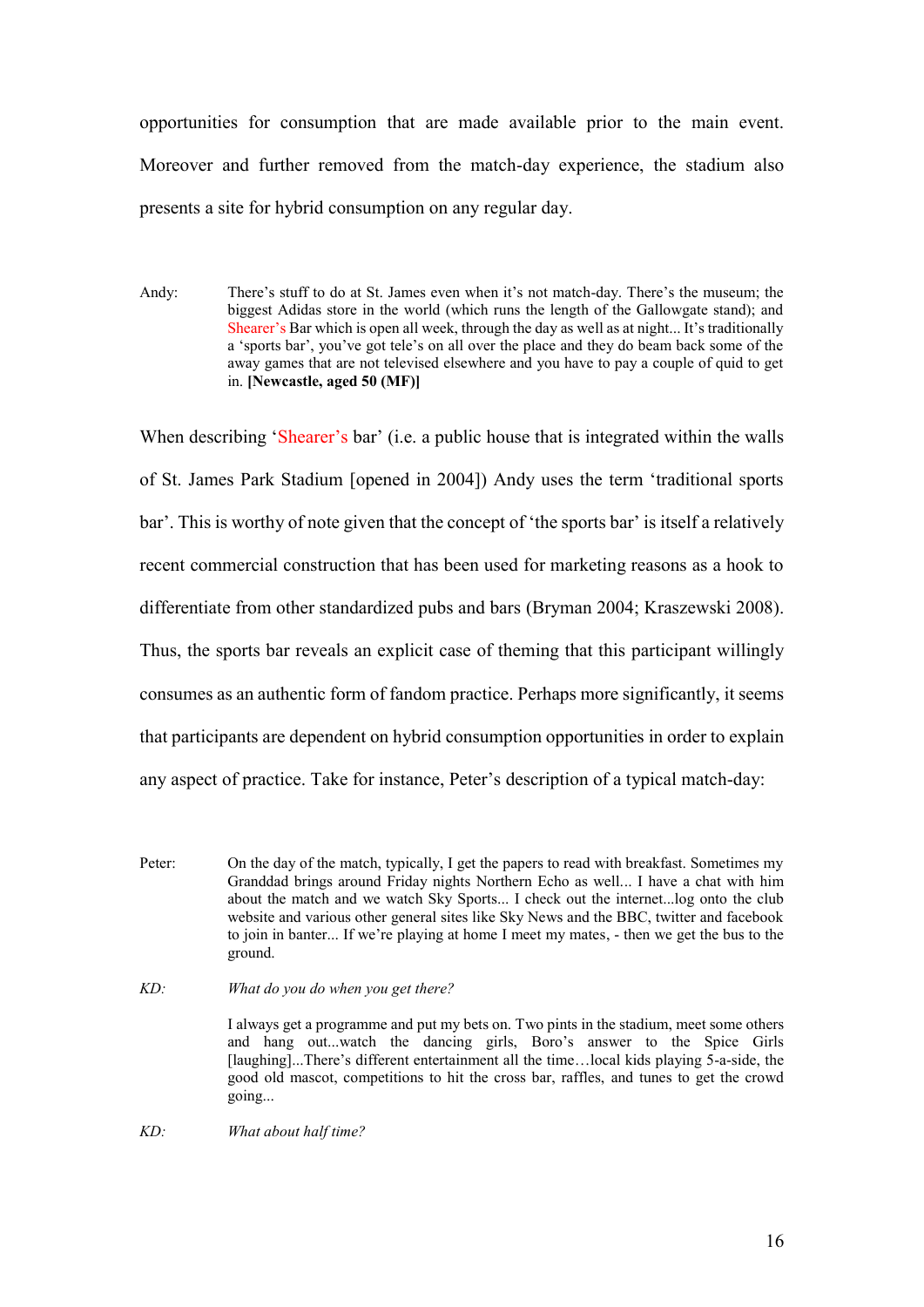Peter: At half time I get a meal deal. Pie and chips usually. We are well known for our balti pies. Maybe a coffee if it's cold...Afterwards we either go home or to the pub to discuss key points. **[Middlesbrough, aged 26 (STH)].** 

Here Peter makes explicit use of various modes of consumption to describe the matchday experience, acknowledging two sites for hybrid consumption. First, hybrid consumption occurs in the home – involving the delivery of newspapers and the consumption of themed television programmes and internet websites. Second, within the stadium vicinity – purchasing a drink; gambling; match-day programme; and a meal deal. Additionally the presence of pre-match entertainment in the form of dancing girls, club mascots, museums and sports shops, are akin to the American style of delivery which creates an atmosphere to encourage continued consumption (Duke 2002; Bryman 2004).

On such evidence I suggest that processes of theming and hybrid consumption play a significant and increasing role in the evolutionary process of football fandom. It should be noted however, that whilst I am not suggesting that fans are necessarily duped by the mechanics of Disneyization, I argue that the design of the match-day space purposively creates an atmosphere conducive to consumer behaviour. In other words, the excitement of match-day sociability when combined with hybrid consumption opportunities, converge to create a carnivalesque atmosphere capable of lulling consumers to drop their guard and hence, to spend more freely:

Charlene: Match-days are just good fun. I go with my dad and like it's the best mood I ever see him in all week, it's just a special atmosphere that does something to you. Like you end up doing stuff that you wouldn't normally do.

*KD: Like what?* 

Charlene: Well, like gambling, eating junk food, drinking Bovril and that. If I wasn't at the match I wouldn't do any of those things, and like, my dad is never that generous normally. **[Newcastle, aged 21 (STH)]**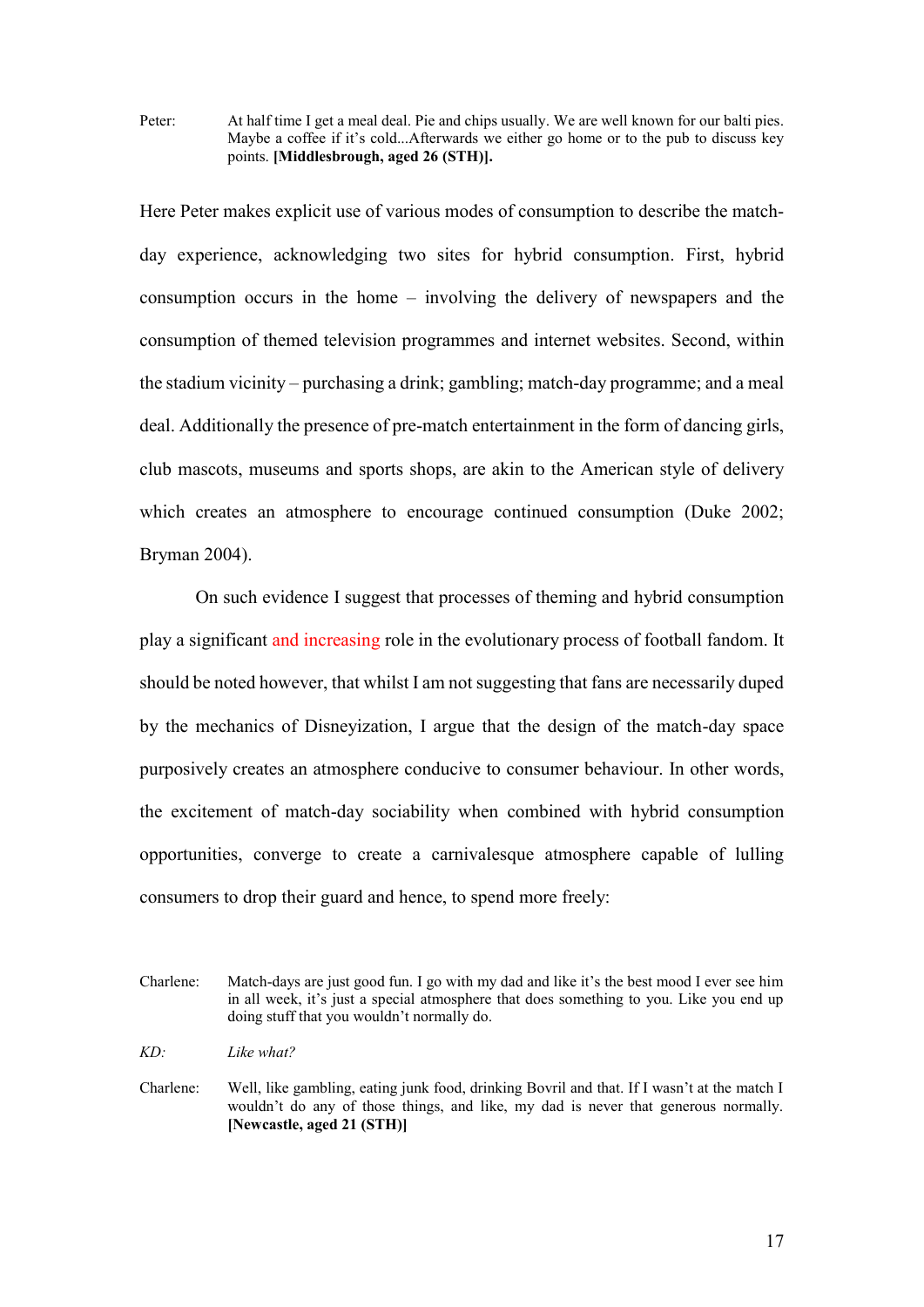As the examples (above) illustrate, the match-day experience displays all of the characteristics of a specialized shopping sphere designed to encourage spending, and concomitantly, customers appear to be grateful for this opportunity. Participant Keith $^{11}$ , for instance, recalls attending football 30 years ago and insists that he would 'be the first to complain if standards went backwards'. He continues, 'it's a privilege to step foot in the stadium we've got now...fans are well catered for...we've got nothing to complain about'. In this capacity, leisure services within the stadium offer a form of comfort that the football fan can rely on:

- Linda: I don't buy that much when I go to the game... Though, I do want opportunities to buy, say, good food or a coffee if I want one. I do want a professional service, and I like the all the trimmings, like large screen TV's in the concourse, the club shop and that... I do like the feeling that new stadiums offer - The buzz. It's not just the match that people like, but the choices that we have within the stadium – they are second to none and that is one major reason that I choose to spend my leisure time there. **[Sunderland, aged 28 (STH)]**
- *KD Would you stop going if certain services were taken away?*
- Linda: Well, I can't say yes for certain, but I would have to seriously reconsider my position as a season ticket holder... Tickets are that expensive now that I expect a quality service... the club must continue to look after paying customers.

Whether fans choose to consume (economically speaking) or not, hybrid consumption opportunities are valued. Moreover, if removed, fans, like Linda (above) suggest that they may reconsider their situation as season ticket holders in future. This position demonstrates an attitude that must please leisure proprietors. As Linda suggests, it seems that the desired reward for loyalty is that the club should 'look after the fan' by offering more opportunities to consume and spend money within the ground and beyond.

In essence then, hybrid consumption opportunities have infiltrated and consequently altered the match-day experience by virtue of creating a variety of themed options for sports fans to consider. Once considered by potential customers, strategies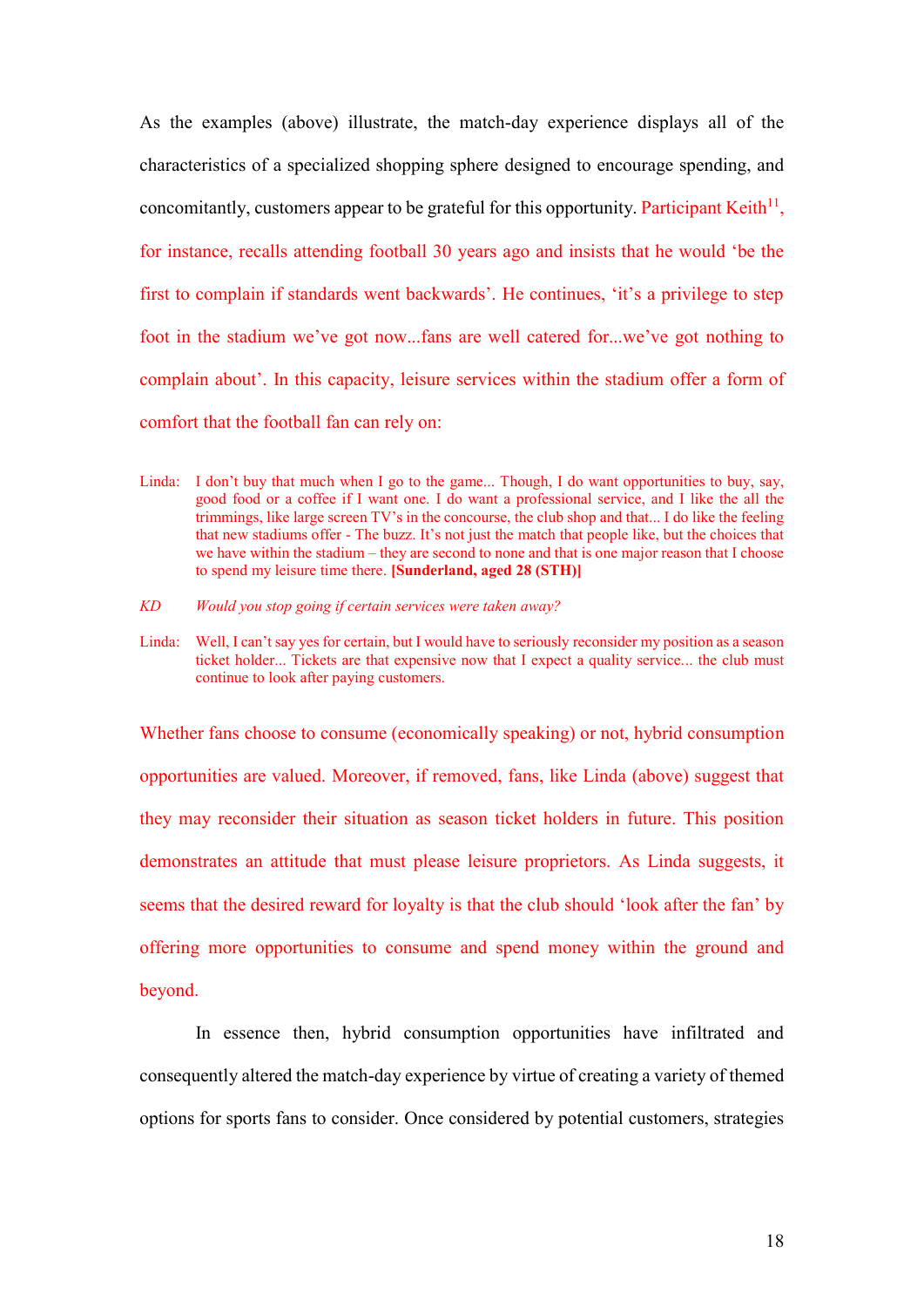for selling and maintaining customer satisfaction are employed by sales staff via the concept of emotional labour.

### *Category 3: Performative Emotional Labour and Football Fandom*

Probably nothing epitomises or exemplifies emotional labour more than *the smile*. (Bryman 2004, p.105)

The term 'performative emotional labour' makes reference to the use and strategic promotion of emotion for the explicit purpose of enhancing customer satisfaction. With this, service providers ensure that employees are well drilled with various techniques such as smiling with authenticity and relaying only positive messages to potential customers (Hochschild 1983, p.4). When implemented correctly then, the promotion of emotional labour can help to differentiate one customer experience from the next and encourage continued brand loyalty (Henkoff 1994).

 For the current participants this concept resonates in diverse and often conflicting ways. First, fans have a confused view of who ought to embody emotional labour. Football players (as employees of the club) have a duty, according my participants to display in their performance an emotional intensity which is admired and celebrated when it is embodied and disparaged when it is perceived to be lacking:

Ian: Rob Purdie would be my favourite player. He's a one hundred percenter. He lays it all out there on the pitch and that's what the fans want to see. He wants to win and understands how important it is to the fans. **[Darlington, aged 26 (MF)]** 

Martin: I'll tell you what it is. That fucker couldn't care less [football player Michael Owen]. He's played about five games and he's picking up a big fucking cheque every week. Even when he plays he looks as though he doesn't want to... All of the fans out there would give their right arm to represent Newcastle. He's a waste of space. **[Newcastle, aged 42 (STH)]** 

Attitudes towards football players Rob Purdie and Michael Owen respectively illustrate the desirable and undesirable characteristics that are attributed to sport workers based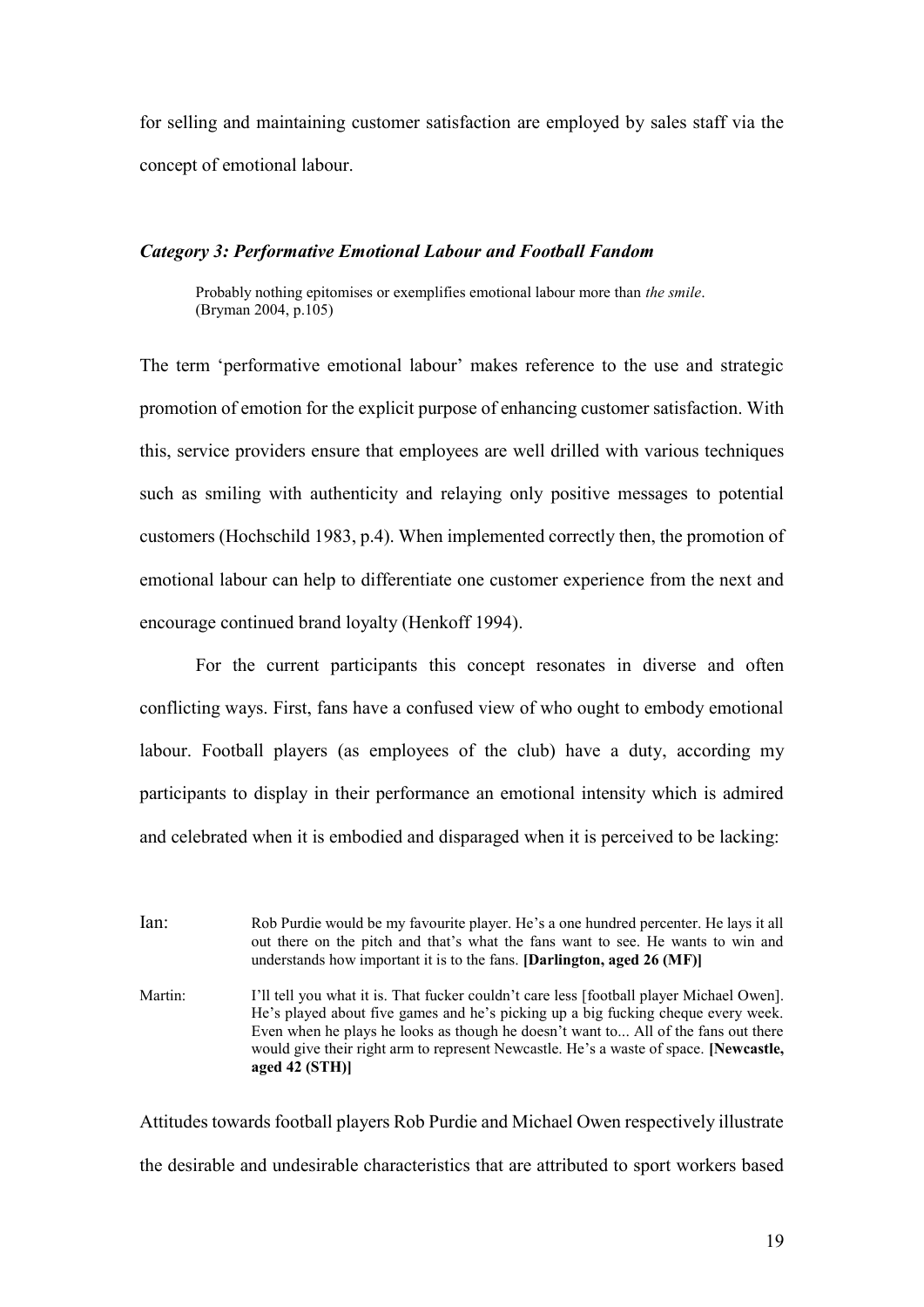on emotional labour. However, in spite of this there is little evidence to suggest that such attitudes would impact on customer relations with the club in the sense that the Disneyization thesis alludes to. For instance whilst Bryman (2004, p.105) suggests that 'as many as two thirds of customers stop purchasing a service or product due to dissatisfaction with an employee', it seems unlikely that football fans would curb spending habits due to the negative attitudes of star players. The likelihood is (given the global status of the player) that a disinterested and emotionally superfluous Michael Owen would (e.g. financially speaking) benefit rather than harm business relations with fans.

### Kev: Big players draw in big crowds though...Even though he's not playing well you can't buy his shirt [Michael Owen] anywhere. It's always sold out. **[Newcastle, aged 23 (MF)]**

Removed from the emotional intensity of players and in the purist sense of this concept, participants also refer to emotional labour as it is implicit within football club services such as executive packages, stadium tours and visits to the museum. For instance, Dougie<sup>12</sup> recalls that: 'the tour at the Stadium of Light was fantastic and well worth the entrance fee' on account that 'the guide was great with the bairns (children)'. In this instance the employee of the club was heavily praised for 'coming down to the level of the children' and 'making them feel the magic of the place'.

Within academic literature this is something that Illouz (2009, p.396) draws attention to when he discusses the presence of situational emotion. He explains that this phenomenon is often found in the consumption of tourist sites that are designed to produce intense experiences of nostalgia, authenticity, pride and excitement. Thus, in order to understand consumption, he suggests that it is important that we 'pay close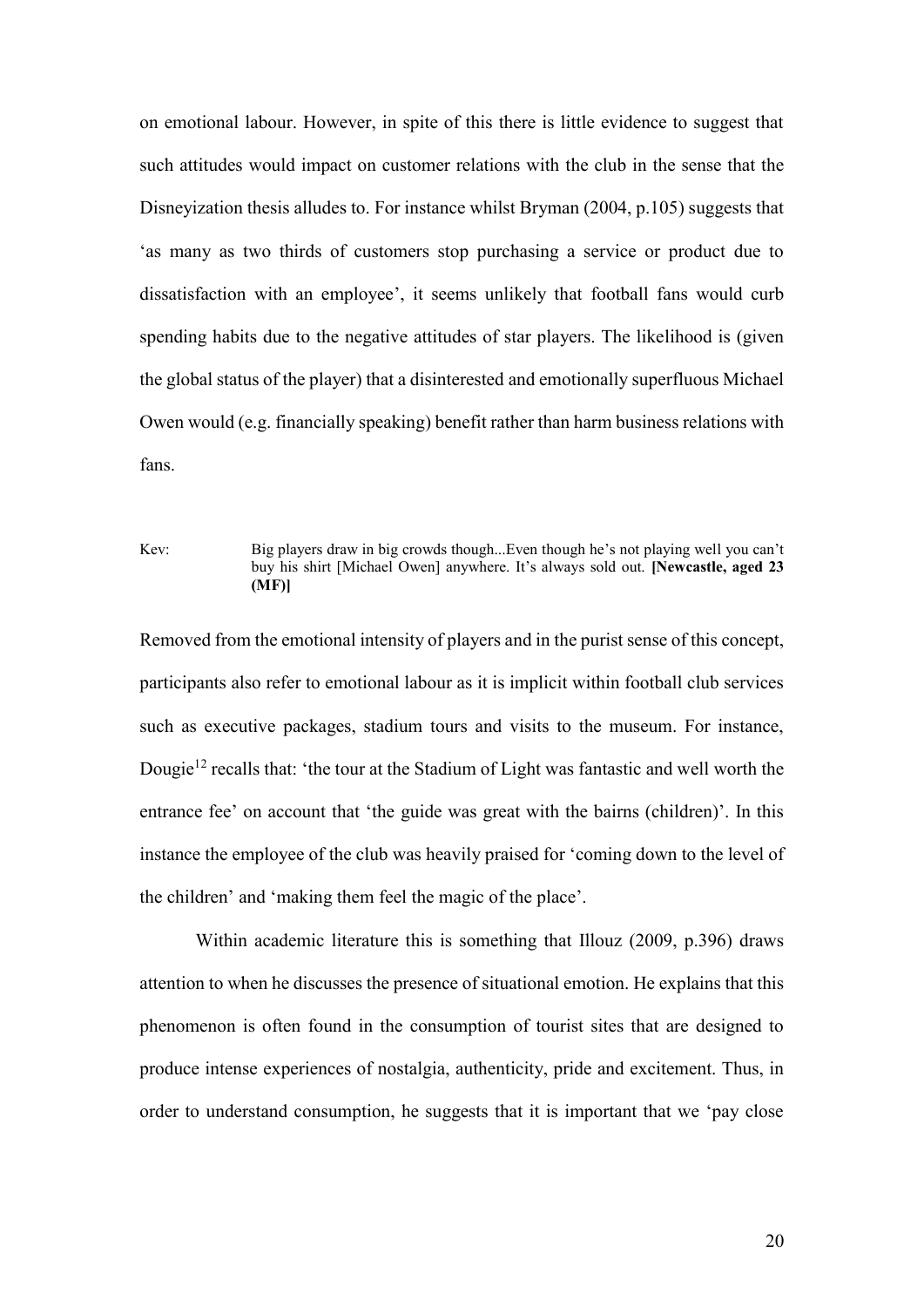attention to the ways in which emotions orient the activity of shopping as well as to the ways in which goods are packaged and designed'.

Similar praise and emotional connections were attributed to workers that exist beyond those official club services. For example, those working to sell official and unofficial programmes and even self employed burger vendors that reside on the stadium periphery were praised for displays of emotional labour:

Whilst the principles of emotional labour are omnipresent and readily apply to various products and services that are provided for the football fandom industry; it is important to note that additional elements of football fandom culture further complicate this process. Here I am referring to a deeper sense of dissatisfaction that can be felt by fans towards the owners, shareholders and management structures within football clubs.

For instance, many interviewees felt unconvinced that the management structure shared an emotional commitment to the team or to the heritage of the football club more generally.

Andy: What happened to 'the customer is always right'? Not in football they're not... I work for the Co-op and we would get sacked if we ran our business like the way football clubs do. Alienating your customers is generally not a smart move in business. **[Newcastle, aged 50 (MF)]** 

Football supporters like Andy (above) voiced their discontent at the lack of consideration awarded to fans by the owners of football clubs in spite of the fact that they (i.e. as fans) consistently spend money at the club. Whilst this can be frustrating for football fans it is also worth mentioning that when confronted with poor customer service, fans do not react in a typical consumer manner:

Andrew: I get my burger from the same place each match-day. It's one of those dirt vans, but the bloke is good craic. We always have a craic about the match and that, and as soon as he sees me he gets my order prepared. He's a good bloke, he's like sound. **[Sunderland, aged 44 (STH)]**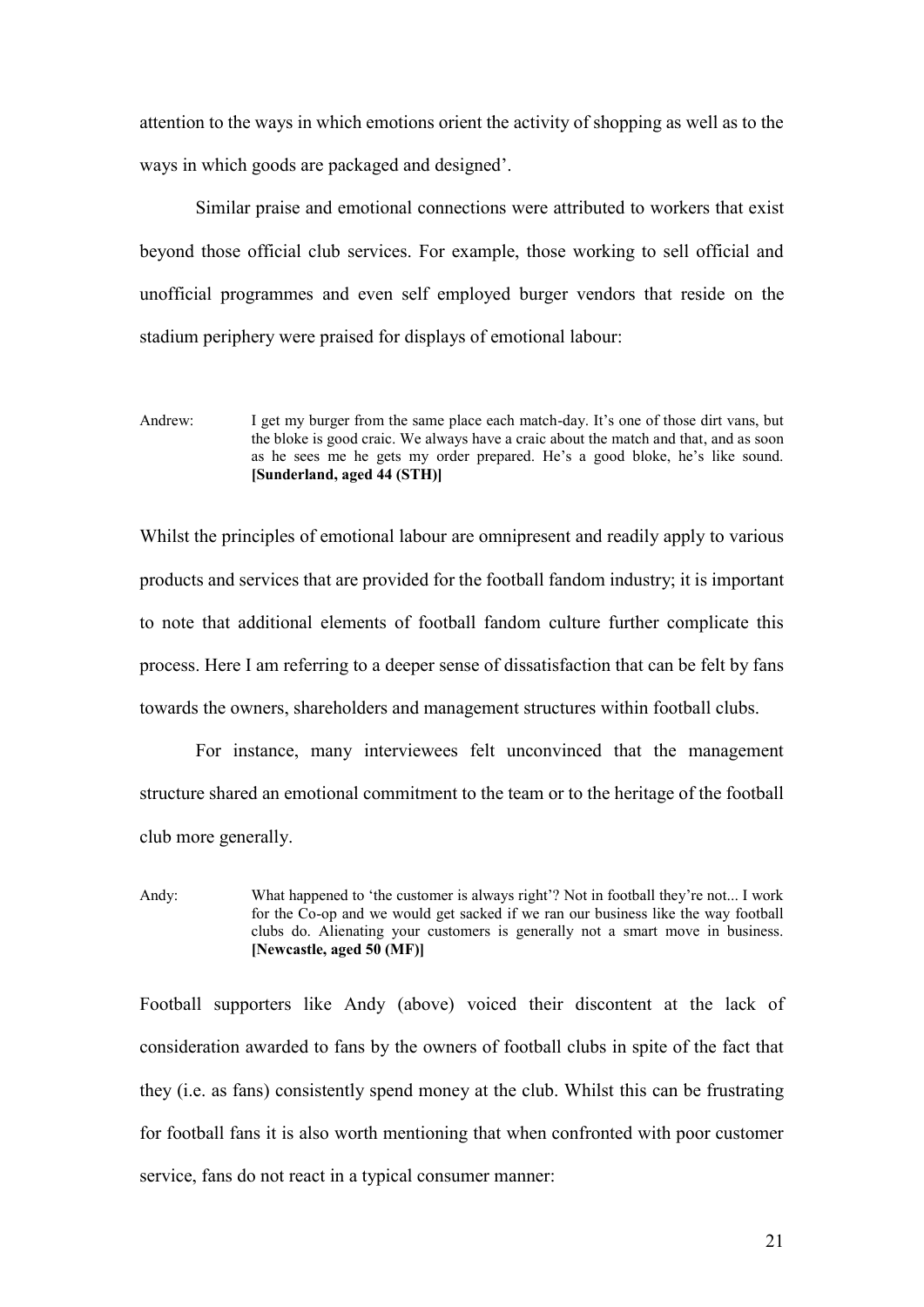John: Boro's PR (public relations) is disastrous at times and they treat us (fans) like shit but we still go back and spend, spend, spend... My mate is the biggest Boro fan; never missed a game home and away and he didn't get a ticket for the UEFA cup final. Disgrace. He was adamant that he would never step foot in the ground again.

KD: Did he stop going?

John: That's the thing, no. He can't stop; Boro is in his blood... **[Middlesbrough, aged 42 (MF)]** 

This illustrates an emotional differentiation between regular consumer practices and the consumption of football fandom. After all, as Lord Justice Taylor (cited in Mullin, Hardy and Sutton 2000, p.28) reminds us, 'no one has their ashes scattered down the aisle of Tesco's' and hence with Taylor, I argue that fans possess a genuine form of emotional labour that encourages consumerist activity.

Consequently then, emotional performative labour can take a variety of forms within football fandom practice. First it works in the purist sense (in accordance with Bryman 2004) where employees or marketing experts are encouraged to provide a positive atmosphere (e.g. by virtue of the implementation of a friendly and emotionally congruent persona) in order to improve the experience for customers, or else encourage customers to buy a product or service. Secondly, fans expect players to embody emotional labour and a certain emotional ethos which outwardly promotes a positive attitude and reflects their own emotional investment. Third, because fans are part of the performance (and consider themselves as supporters as well as consumers) they too feel a certain duty to support the team via economic expenditure on club related material and services.

### *Category 4: Merchandising and Football Fandom*

Merchandising is a form of franchising in the sense that it is a mechanism for leveraging additional uses and value out of existing well known images (Bryman 2004, p.79).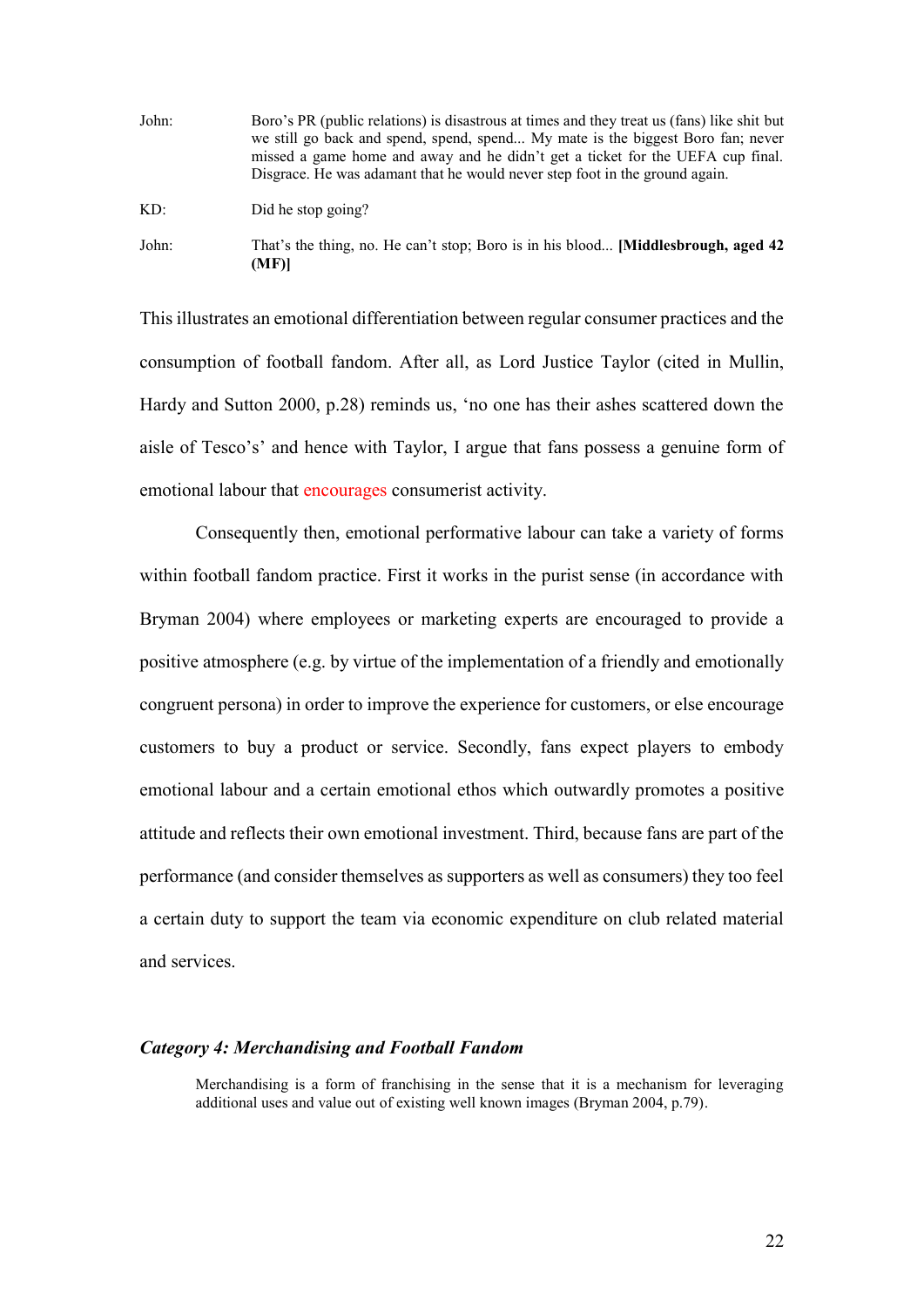Whilst merchandising may not be exclusively related to the late modern period, Bryman contends that the variation and volume of products that are produced and sold by football clubs and governing bodies under the conditions of market exchange have increased significantly. Other scholars such as Horne (2006), Crawford (2003; 2007) and Giulianotti (1999) are in agreement with this position and suggest that even those agents that perceive authenticity to exist outside of the commercial sphere are catered for by museums, classic club shirts and videos / DVDs of old / classic games. Participants in the current sample provide evidence to support this assertion:

Jimmy: I don't buy that much really, I don't think that's what footballs about...Jackie Milburn, now he was a player. I bought a few DVDs last month of the 1950s team. Against Man City in the 1955 cup final Milburn scored in the first minute...Aye, those DVD's are great, it reminds me of what football used to be. **[Newcastle, aged 55 (MF)]** 

Without exception, all interviewees were owners of football merchandise ranging from scarves, coats and hats, to coffee mugs, curtains and pillow cases, and in turn they describe such possessions as integral to fandom practice. Even those who initially refute the tag of 'merchandise owners' eventually succumbed to this conclusion:

KD: Do you buy football related merchandise at all?

Tim: No. It's just not me. I mean, I've got all of the accessories, but they last for years, you know? The scarf, the hat, the gloves and the coat. I get the top (replica shirt) every other year. You've got to have those things as a fan, but you don't buy them all the time. [Pause] On reflection though, that's quite a lot isn't it? **[Middlesbrough, aged 54 (MF)]** 

To illustrate how this dependable and sometimes unconscious relationship between fan and consumer goods continues to thrive as a feature of late modern fandom, a line of questioning regarding the origins of practice began to reveal the crucial role that commercial merchandise can play in ones early experiences and concomitant initiation into the practice: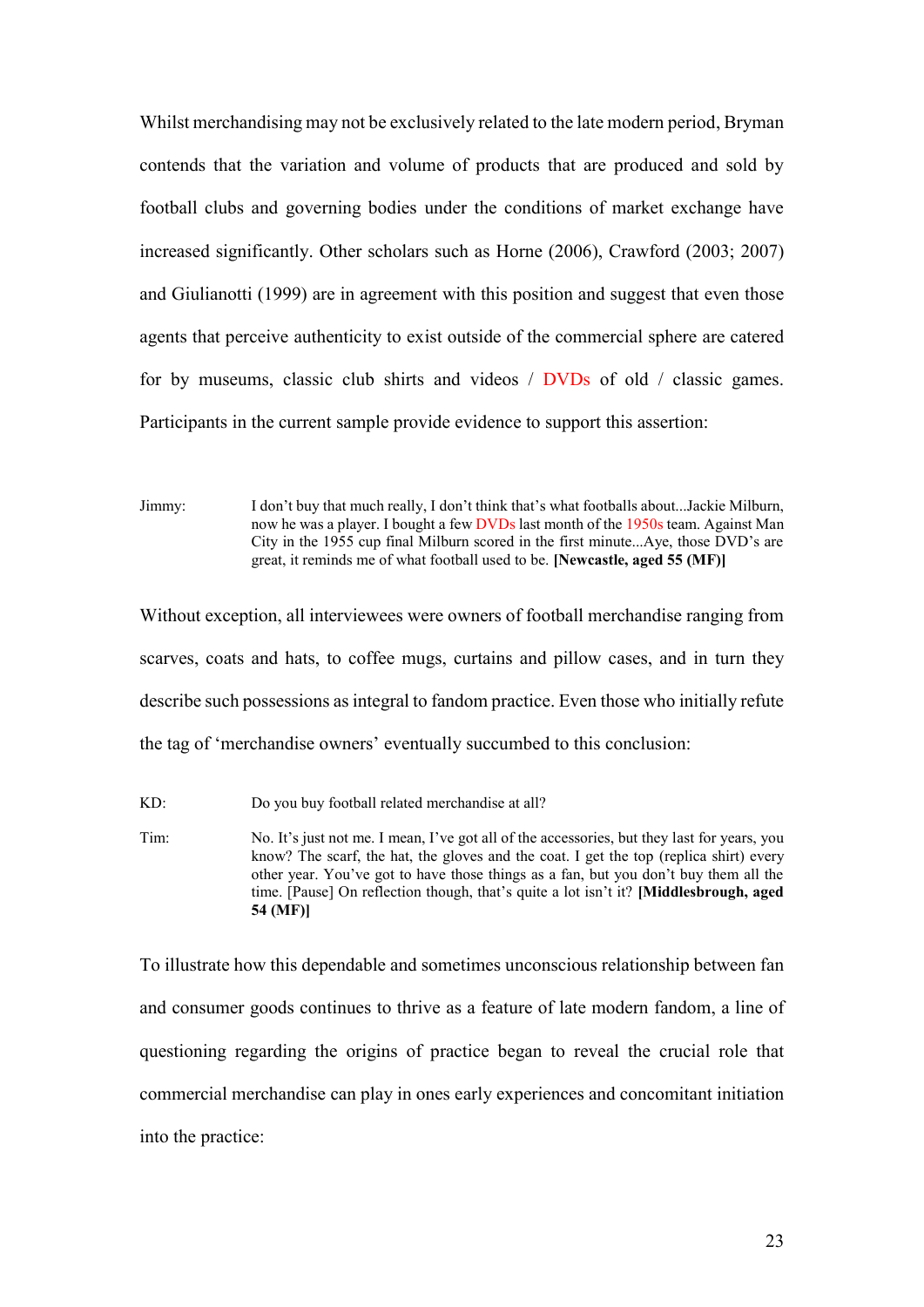Kelly: Even before I could talk my dad had got me a Newcastle baby bib, which said 'The best dribbler at St. James Park' and it went from their really. Every birthday or Christmas I always got Newcastle presents I think just to make sure that I was still a fan. **[Newcastle, aged 25 (MF)]** 

Supplementary to those Disneyized marketing strategies that are used to sell a product or service, participants (like Kelly above), illustrate an accompanying process. Here I refer to the conscious acquisition of merchandise for the purpose of gift exchange. According to McCracken (1986, p.78) the process of buying merchandise for others reveals the conscious presence of 'exchange rituals'. He explains that the gift giver chooses a particular offering because it possesses meaningful properties that he or she wishes to see transferred to the gift receiver. In other words, 'the giver' invites 'the receiver' to define themselves in its terms (e.g. as a fan of the associated football club). Thus, removed from Bryman's assertion that 'merchandisers must tread carefully' not to upset or disillusion parents with 'excessive marketing of temporary goods' (2004, p.100), the evidence in this instance indicates that agent's desire, use and rely on merchandise to satisfy a personal agenda:

Andrew I've got two kids and yes, I think it is my duty to make supporters out of them.

*KD How do you do that then?* 

Andrew I think it's about being enthusiastic about the team and showing how important it is to you...Me and my brother's and dad just buy them all the gear and all the novelties. My son is only six and his bedroom is covered in Sunderland wallpaper, curtains, been sheets, cuddly toys, posters all that... His uncles always keep him up to date with latest gear and he loves it. **[Sunderland, aged 44 (STH)]**

It is clear that merchandise can be used as a coercive tool to stimulate an interest in the practice or to promote a continuation of tradition. This pattern then becomes a routinized occurrence that is particularly acted out on birthdays, Christmas holidays, or to mark the beginning of the new football season as participant Stuart recollects:

Stuart: ...Any presents that we got were generally football related. We were just football crazy really. Any new promotion, stickers, coins, magazines and that, we just had to have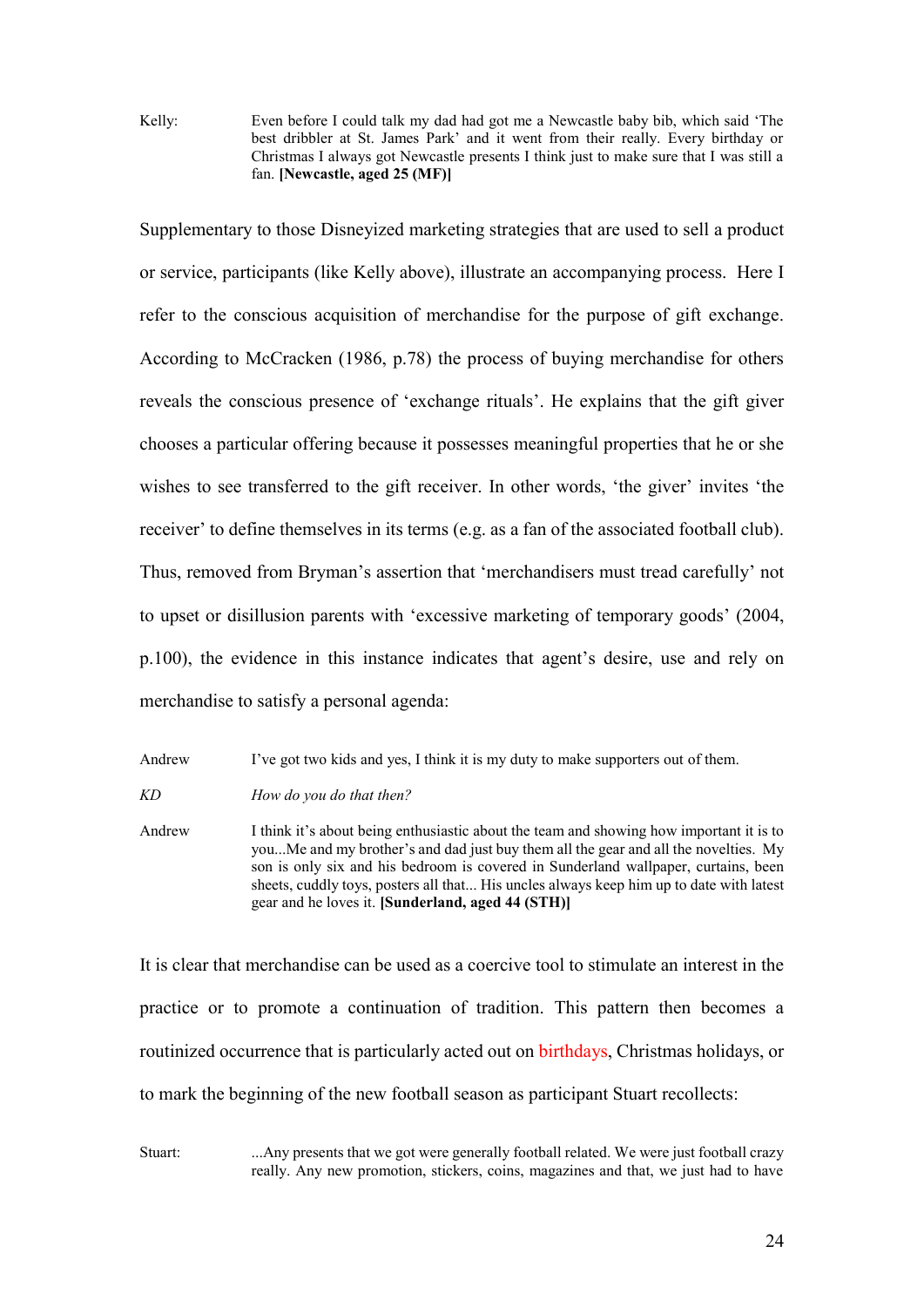them...I just always wanted the next thing. That's what my little one is like now. Learned it off his dad **[West Ham, aged 45 (MF)]**

Such reflexive accounts allow us to consider the possibility that one's desire for merchandise is a learned process that is passed down in an active and reciprocal manner from one generation to the next. Furthermore there is evidence to suggest that desire to consume in this manner can bypass personal taste. Participant Wayne, for example, indicates that he dislikes the colour red but makes an exception for all Middlesbrough FC merchandise and Michael too infers that he is 'always first in the queue' to buy the replica shirt regardless of its personal appeal. Moreover, when asked if he feels exploited by the extent of merchandising in respect to the changing designs of the replica shirt, Michael responded:

Michael: Not really. I'd be gutted that other teams were getting new designs while we got nowt to look forward to... We surely wouldn't want our teams to wear the same strip over again, that would just be dull... It adds a bit of spice to proceedings. We always chat about what the strip will look like, the new designs and that. It kicks off the season with a bit of excitement; everyone's like 'have you seen the new strip'? **[Sunderland, aged 20 (MF)]**

Likewise, whilst other participants were more sceptical of the rate that new strips are designed and sold to customers, they still sought to purchase the shirt.

Martin: Don't get me wrong I don't object to sales of the shirt, it's just when they change it too often that they bug me. For a while in about '96' it went wild. There were about five different strips in the space of two years. For me, that was taking the piss...Generally though, the way I see it is that buying the strip once per year is like paying your subs. **[Newcastle United, aged 42 (STH)]** 

The reference to 'paying ones subs' (above) suggests feelings of duty to purchase based on emotive connections to the club and the concomitant outcome of effective marketing strategies featuring theming and hybrid consumption displays. The club shop is perhaps the most significant venue for merchandise displays of this type, often selling everyday household objects for a premium price: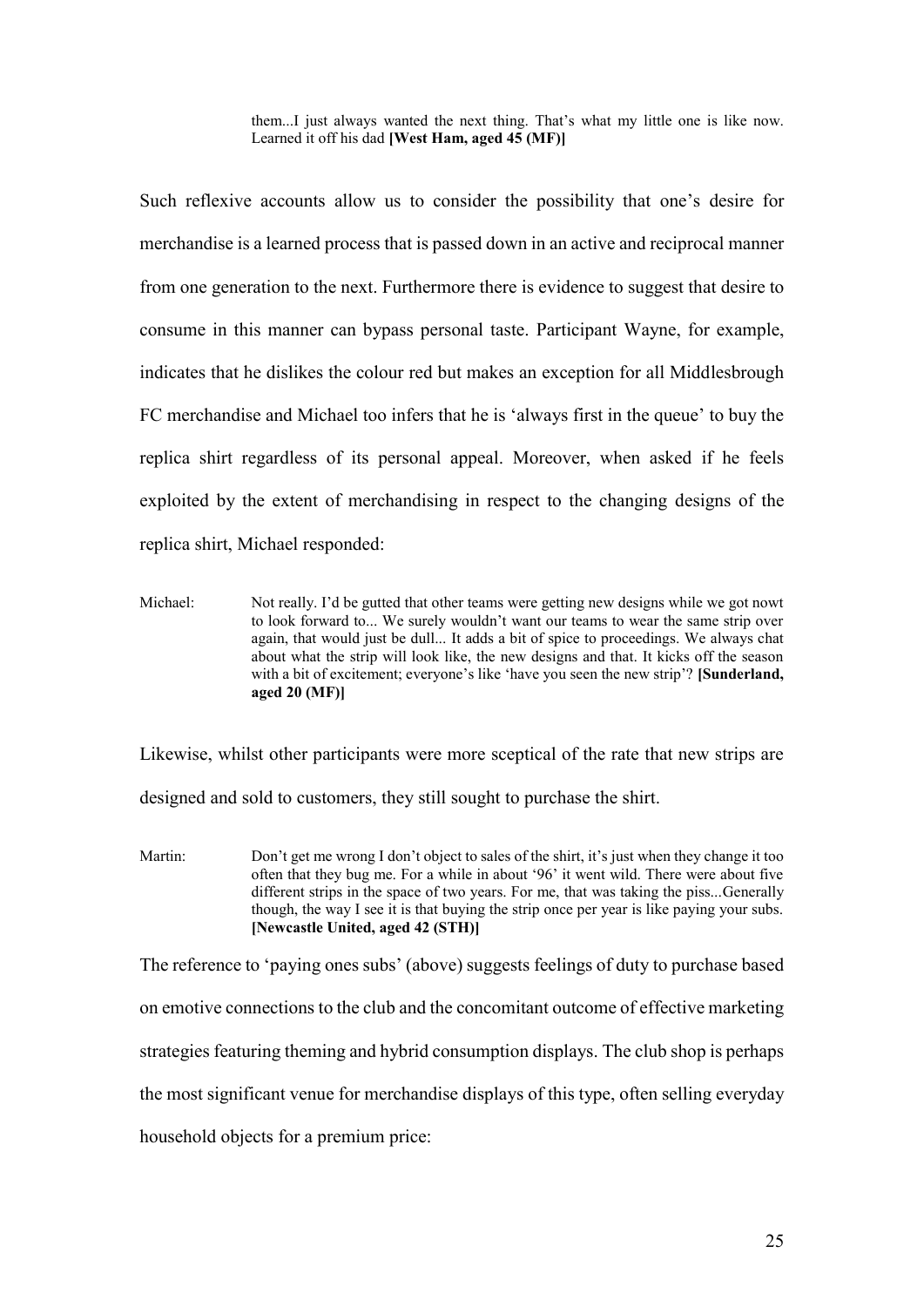Tim: ... items that are sold holding your team's identity (club badge) become desirable...Like I've said, Middlesbrough wallpaper or bog roll is no better than Asda's own economy brand, but for a football fan it is worth the extra pounds shillings and pence... Logic goes out the window for most fans. **[Middlesbrough, aged 54 (MF]**

The attraction towards symbols of self and group identity appear to be symptomatic of a learned response, ingrained into a habitus that values the purchase of products associated with the club badge. For instance, participant Kelly speaks of receiving gifts (as a child) from significant others and 'recognising the importance of the badge at an early age'. Similarly, Tim acknowledges his role as a parent to pass on the tradition of fandom by 'kiting out' his son 'with all the gear'. In support of this finding Crawford (2004) suggests that despite the fluidity of late modern life, sports fans are likely to learn and replicate the norms of a particular habitus; and Robson (2000, p.169) too indicates that practical mastery of the practice of fandom becomes embedded into the very perceptions and dispositions of fans to such an extent that actions and thoughts are simply known in practice as 'the way things are done'. This, of course can have positive implications for service providers:

Rebecca: If they played in a black and white bin bag I'd buy it for forty quid (pounds). **[Newcastle, aged 24 (MF)]**

Accordingly then, perhaps the most significant outcome to arise as a by-product of Disneyized marketing procedures is the self regulating relationship that has developed between the fan and the brand logo. In the end - the shirt, the pencil case, the poster and the scarf resemble much more than the physical materials that are used to produce the item. The symbolic presence of the team colours and badge combine with one-another to transform a utilitarian but lifeless item into a symbol of self and group identity that harbours an emotional connection.

# **Conclusion**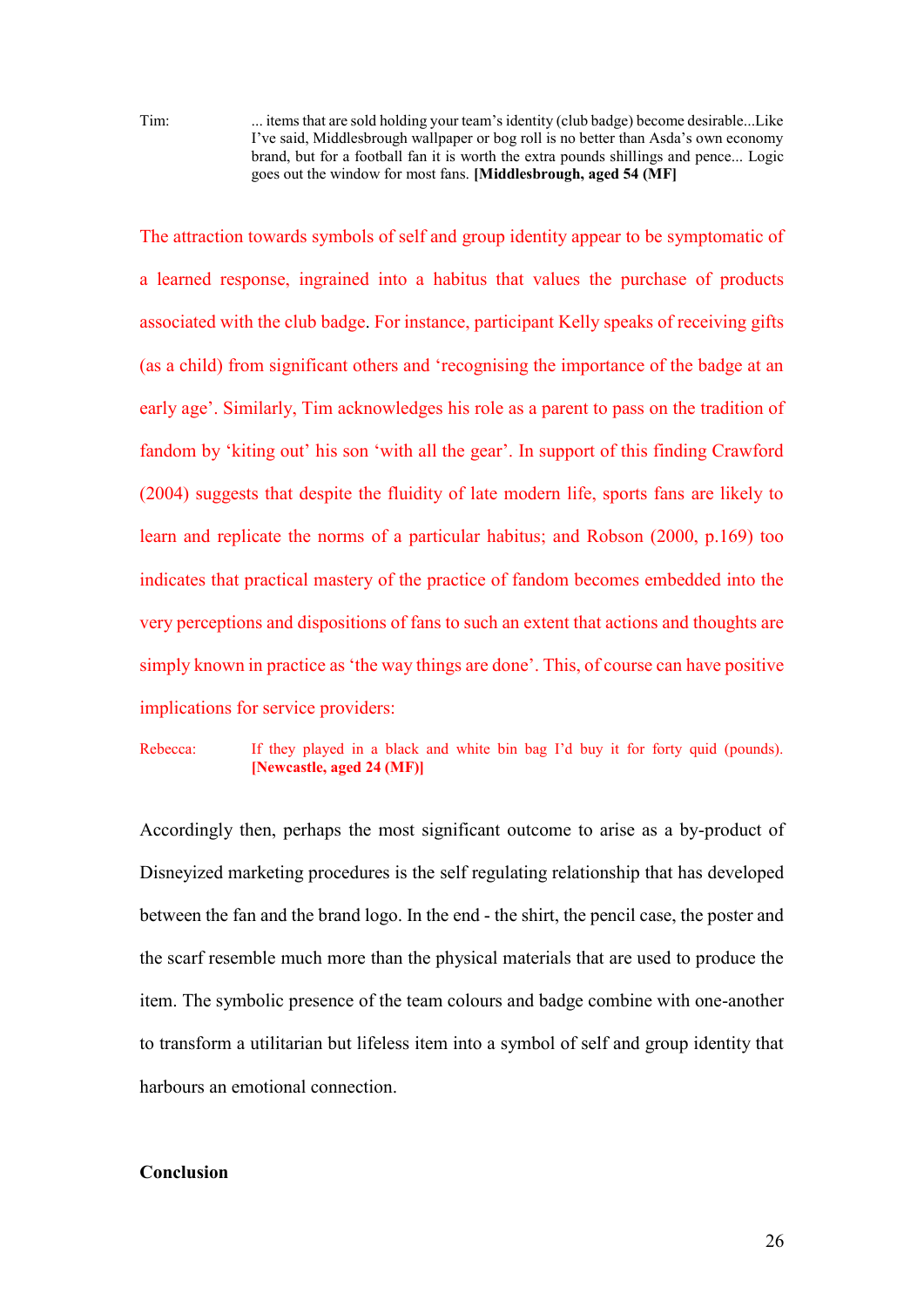This paper has provided a rare insight into the Disneyization thesis by exploring the experiences that are endured by late-modern football fans. Drawing on everyday experiences in this manner has proven useful in two ways. First, it offers an empirical account that explores Disneyization processes beyond conceptual scholarly writing. Second, and advancing the standard projection of theoretical components, it provides evidence to examine how those processes are received, interpreted and integrated into the life of the football consumer.

 It is important to note that fans were able to reflect on and understand the presence of marketing and commercial enterprise with which they were confronted. Disneyization processes were not described as a concealed or covert form of manipulation, but rather as overt marketing ploys that provided options for fans to consume. For instance participants recognised how leisure providers and corporate sponsors would use football as a theme for commercial advancement and yet associated choice and variety of leisure experiences (i.e. a direct consequence of Disneyization) were viewed favourably by participants and were embraced as part of cultural practice. Far from feeling exploited by the clear marketing strategy applied, fans reportedly felt privileged to be part of an industry in which they were centralized as agents of sovereign importance. In this sense, as capitalist culture has evolved, it has become integral to fandom practice by providing the tools for further symbolic expression, packaged with intrigue, excitement and the conditions of material comfort. In other words, those verbatim accounts offered in this sample suggest that any negative connotations are far outweighed by the leisure benefits that Disneyized processes can bring.

This was typified by the descriptions of common match-day practice, saturated with enthusiastic expressions of hybrid consumption opportunities that infiltrate, invade and eventually embody (for this sample at least) perceptions of match-day authenticity.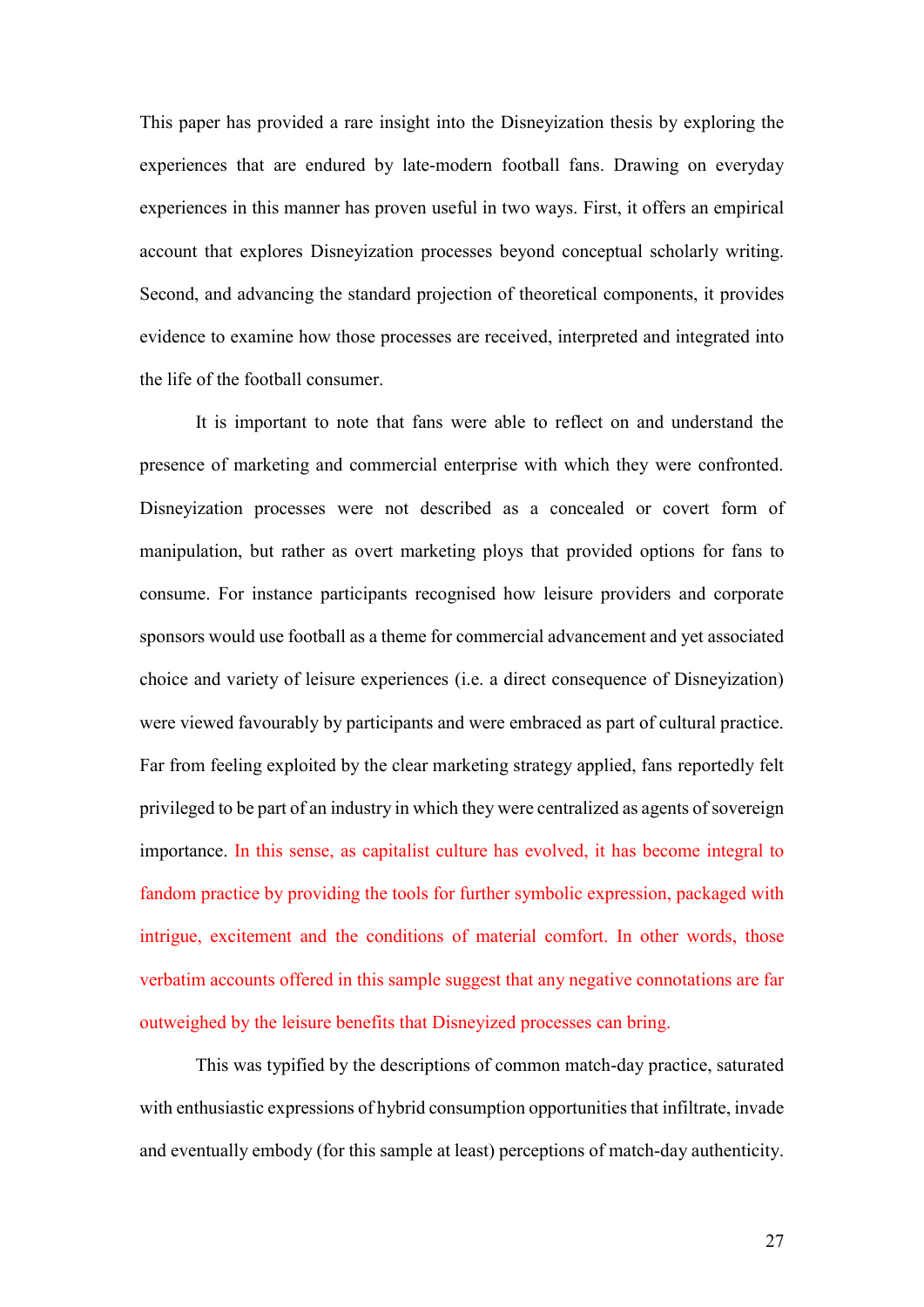Whether at home (e.g. newspapers, television programmes, internet websites and chat rooms), in the pub (e.g. live televised football, fruit and quiz machines, food and drink and special themed offers), or at the match (e.g. pre-match entertainment, gambling opportunities, refreshments, museums, club shop, bank machines) hybrid consumption was omnipresent and greatly valued. Moreover, those participants expressed the point that they would complain if opportunities to consume were reduced. This was particularly true of merchandising given that participants expected and desired new products that add excitement to the practice. More than this however, those seemingly inanimate objects (e.g. replica shirt, money box, cup, hat, calendar, scarf etc.) were awarded emotional significance when emblazoned with the club badge or other signifying properties of group identity.

Evidence suggests that this process is learned as a consequence of both leisure opportunities that have become part of everyday practice, and a desire from agents to express tastes and sensibilities to others. Consequently exchange rituals were important in the current context given that they illustrate routine consumption interactions between family and friends and it is through this practice that emotional connections to material objects were formed.

What emerges most strongly from the analysis is that, contrary to previous research that highlights distain and resistance towards Disneyization (Duke, 2002), those properties were well received by fans in this instance. Thus, despite the purposive targeted marketing that is designed to capitalize on the practice of football fandom, it transpires that fans want and desire to consume under the conditions set out in the Disneyization thesis. Furthermore participants were in essence self-regulating consumers, sustained predominately through the perceived emotional congruence that exists between the fan; market products; and the club (the object of fandom).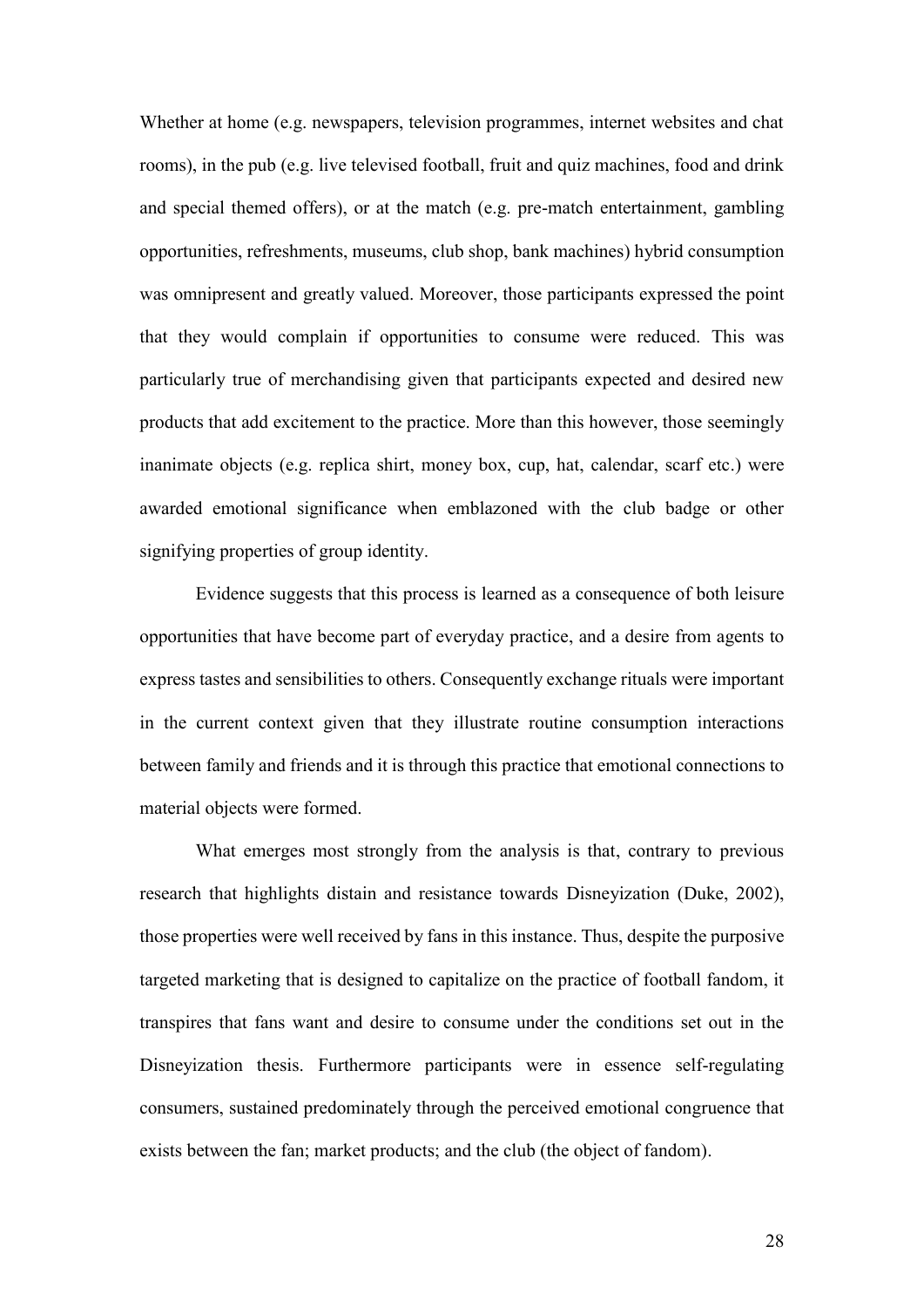As a consequence of a strong emotional connection to the football club, it seems that the practice of football fandom conflicts, in part, with Byman's assertion that poor customer service can be a costly business error. For instance whilst participants value the emotional labour and effort of leisure providers, there are certain forms of poor customer service that go unpunished. To explain, fans are often vocal about the perceived lack of consideration shown by the owners of football teams, and yet regardless of this they choose not to curb spending on club related services or merchandise. Participants did not see themselves as having simple market choices in this respect. Even when dissatisfied with the club or performances of the team, they still felt an overriding, compelling desire to consume based on an inelastic emotional commitment to the team.

This of course has lasting implications for associated leisure providers and social scientists alike. Whilst commercial success is often reliant on customer relations and emotional labour, this is only partially true of football fandom. To those services that exist on the periphery of fandom culture (e.g. themed, bars and restaurants) emotional labour is crucial to maintain custom amidst competition. At the level of the football club however, failed customer relations are not terminal. Fans will gravitate towards symbolic merchandise or special offers that share emotional congruence with the object of fandom and thus, consumption will continue based on feelings of loyalty, belonging and duty to support.

#### NOTES:

-

<sup>&</sup>lt;sup>1</sup> Following the launch of a University Press Release, the following media outlets in the North East of England gave time and column inches to promote the research: **Newspapers:** *The Journal; The Northern Echo; Hartlepool Mail; The Sunderland Echo; Evening Gazette; Newcastle Evening Chronicle*. **Television***: BBC North East News; ITV North East Tonight*. **Radio Interviews***: Durham FM 102.6; Century Radio 106 (now 'Real Radio'); BBC Tees - The Neil Green show; The Matthew Davies breakfast show; The Chris Johnson show.*

<sup>&</sup>lt;sup>2</sup> See King (1997) 'The lads: Masculinity and the new consumption of football'; Sandvoss (2003) 'A game of two halves'. King's field work was carried out with Manchester United fans, many of whom were contributors to the Manchester united fanzine 'red issue' making them an interesting and yet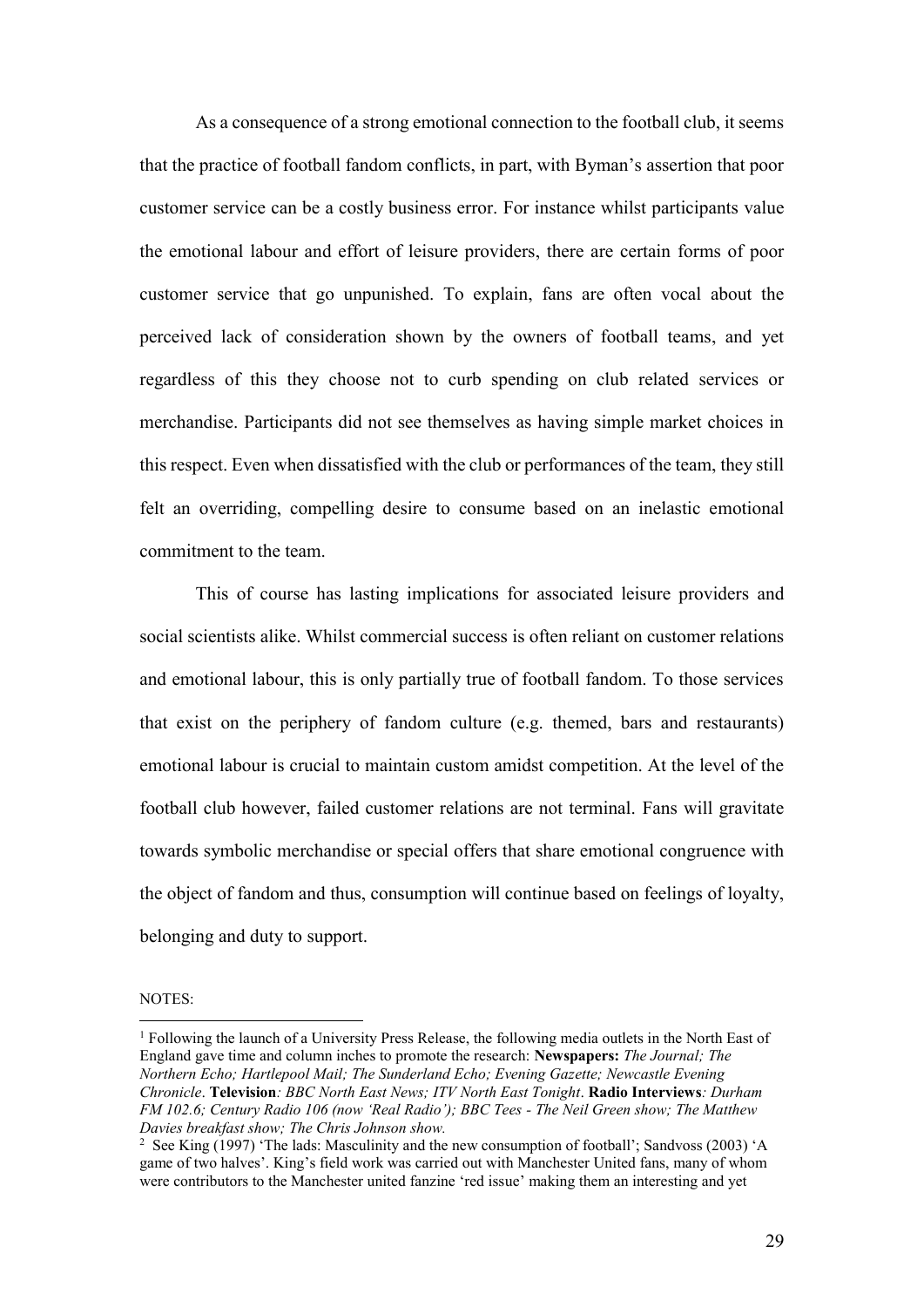specialized sample. Furthermore whilst Sandvoss purports to have shed light on the everyday consumption of fandom, he does so, not only with reference to fans of top tier clubs in their domestic leagues (Chelsea, Bayer Leverkusen and DC United) but he also assumes homogeneity between fan cultures across geographical space and nationalities.

-

4 Luke: [Hartlepool, aged 21 (STH)]

5 Peter: [Middlesbrough, aged 32 (STH)]

<sup>6</sup> Club 1892 refers to the use of an exclusive bar for those fans that pay a premium for a specific matchday package at Newcastle United.

7 Coca Cola ended sponsorship with the football league in 2009. *Npower* have been the new league sponsors since 2010.

8 Jacko [Newcastle, aged 28 (MF)]; Bill [Sunderland, aged 34 (MF)]; Richie [Liverpool, aged 32

(MF)]; Kelly [Newcastle, aged 25 (MF)]<br><sup>9</sup> The following Premier League stadiums (2011-2012 season) are named after sponsors: The Britannia Stadium (Stoke City) – 'Britannia Building Society'; DW Stadium (Wigan) – 'DW Sports Fitness'; Emirates Stadium (Arsenal) – 'Emirates Airlines'; Etihad Stadium (Manchester City) – 'Etihad Airways'; Liberty Stadium (Swansea) 'Liberty Property PLC'; The Sports Direct Arena (Newcastle) – 'Sport Direct'.

 $10$ <sup>10</sup> The term 'con-course' is used here to refer to a large open space within the football stadium where supporters can gather before, during or after the game.

<sup>11</sup> Keith [Middlesbrough, aged  $45$  (MF)]

<sup>12</sup>Dougie: [Sunderland, aged 37 (STH)]

### **References**

Appleton, A. (1961). *Hotbed of Soccer: The story of football in the North-East.*  London: Rupert Hart-Davis.

Beardsworth, A. and Bryman, A. (1999). Late modernity and the dynamics of quasification: The case of the themed restaurant. *Sociological Review, 47*, 228-57.

Bryman, A. (1999). The Disneyization of society. *Sociological Review,* 47, 25-47.

Bryman, A. (2004). *The Disneyization of Society*. London: Sage.

Crawford, G. (2004). *Consuming Sport: Fans, Sport and Culture.* London: Routledge.

Crawford, G. (2007). Consumption of Sport'. In G. Ritzer (ed.), *The Blackwell Encyclopedia of Sociology Volume 2* (p.716). London: Blackwell Reference, 716.

Duke, V. (2002). Local Tradition Versus Globalisation: Resistance to the McDonaldisation and Disneyfication of Professional Football in England. *Football Studies*, 5, 5-23.

Forgacs, D. (1992). Disney animation and the basis of childhood. *Screen*, 33, 361-74.

Giulianotti, R. (1999). *Football: A Sociology of the Global Game*. Cambridge: Polity.

Giulianotti, R. (2002). Supporters, followers, fans and flaneurs: a taxonomy of spectator identities in football. *Journal of Sport and Social Issues,* 26, 25-46.

<sup>&</sup>lt;sup>3</sup> Carl: [Darlington, aged 23 (MF)]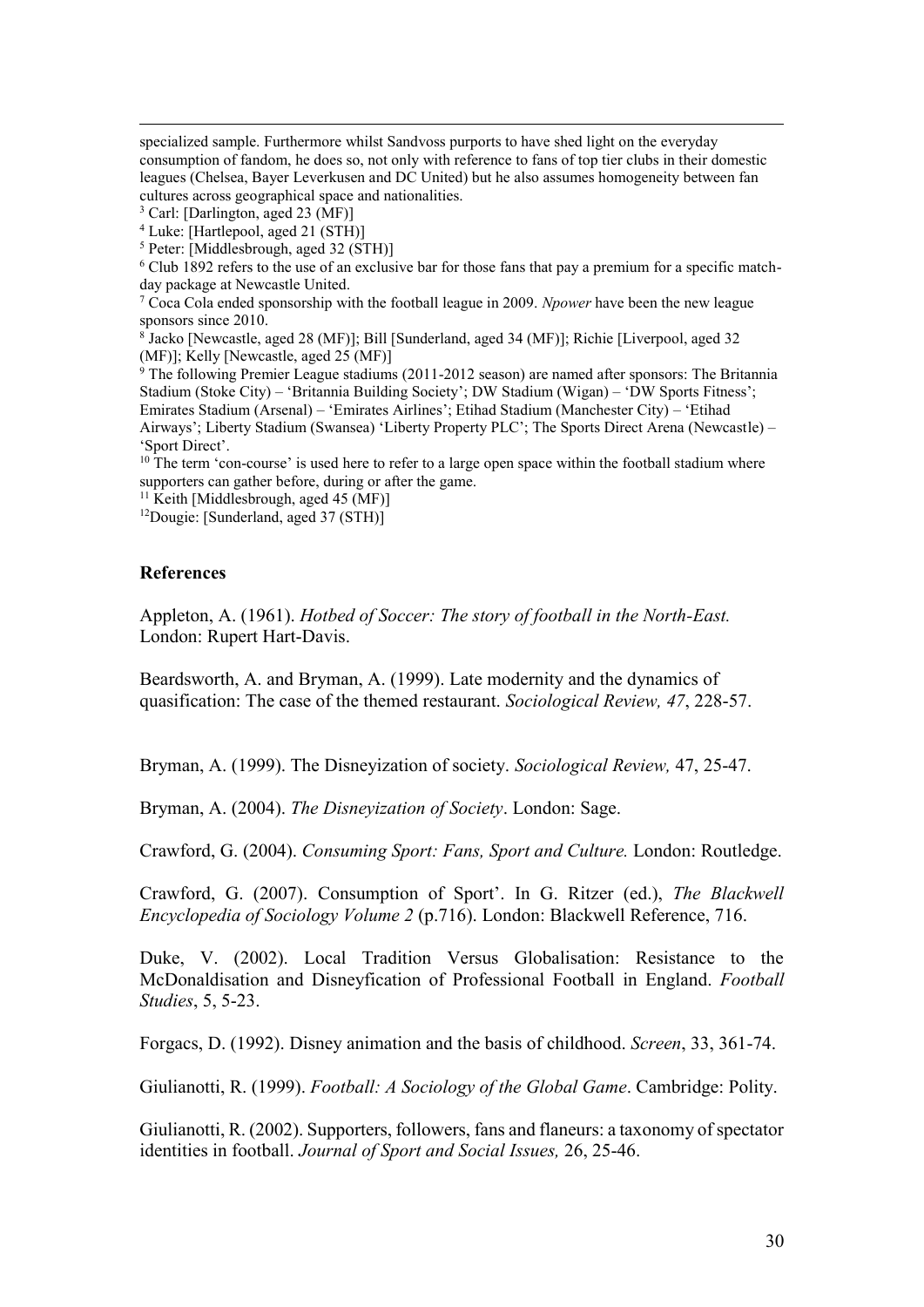Gray, J., Sandvoss, C. and Harrington, L. (2007). Why Study Fans? In J Gray., C, Sandvoss. and L. Harrington (eds.), J.F. Sherry (ed.), *Fandom Identities and Communities in a Mediated World,* New York: New York University Press.

Henkoff, R. (1994). Finding, training and keeping the best service workers. *Fortune.* 52-8.

Hochschild, A.R. (1983). *The Managed Heart*. Berkeley, CA: University of California Press.

Hoffmann, E. (2007). Open ended interviews, power and emotional labour. *Journal of Contemporary Ethnography*, 36, 318-346.

Horne, J. (2006). *Sport in Consumer Culture.* Basingstoke: Palgrave.

-

Illouz, E. (2009). Emotions, imagination and consumption: A new research agenda, *Journal of Consumer Culture*, 9, 377-413.

Jones, K.W. (2008). Female Fandom: Identity, sexism and men's professional football in England. *Sociology of Sport Journal,* 1, 516-537.

King, A. (1998). *The End of Terraces: The Transformation of English Football in the 1990s*. London: Leicester University Press.

Klein, N, M. (1993). *Seven Minutes: The life and death of the American animated cartoon.* London: Verso.

Kraszewski, J. (2008). Pittsburgh in Fort Worth: Football Bars, Sports Television, Sport Fandom and the Management of Home. *Journal of Sport and Social Issues*, 32, 139- 157.

Malcolm, D., Jones, I. and Waddington, I. (2000). The people's game? Football spectatorship and demographic change. *Soccer and Society,* 1, 129-143.

McCracken, G. (1986). Culture and Consumption: A theoretical account of the structure and movement of the cultural meaning of consumer goods. *Journal of Consumer Research*, 13, 71-84.

Miles, M. and Huberman, M. (1994). *Qualitative Data Analysis: An expanded sourcebook.* London: Sage.

Mullin, B., Hardy, S. and Sutton, W. (2000). *Sports Marketing*. Leeds: Human Kinetics.

Pine, B.J. and Gilmore, J.H. (1999). *The Experience economy: Work is Theatre and Every Business a Stage.* Boston, MA: Harvard Business School Press.